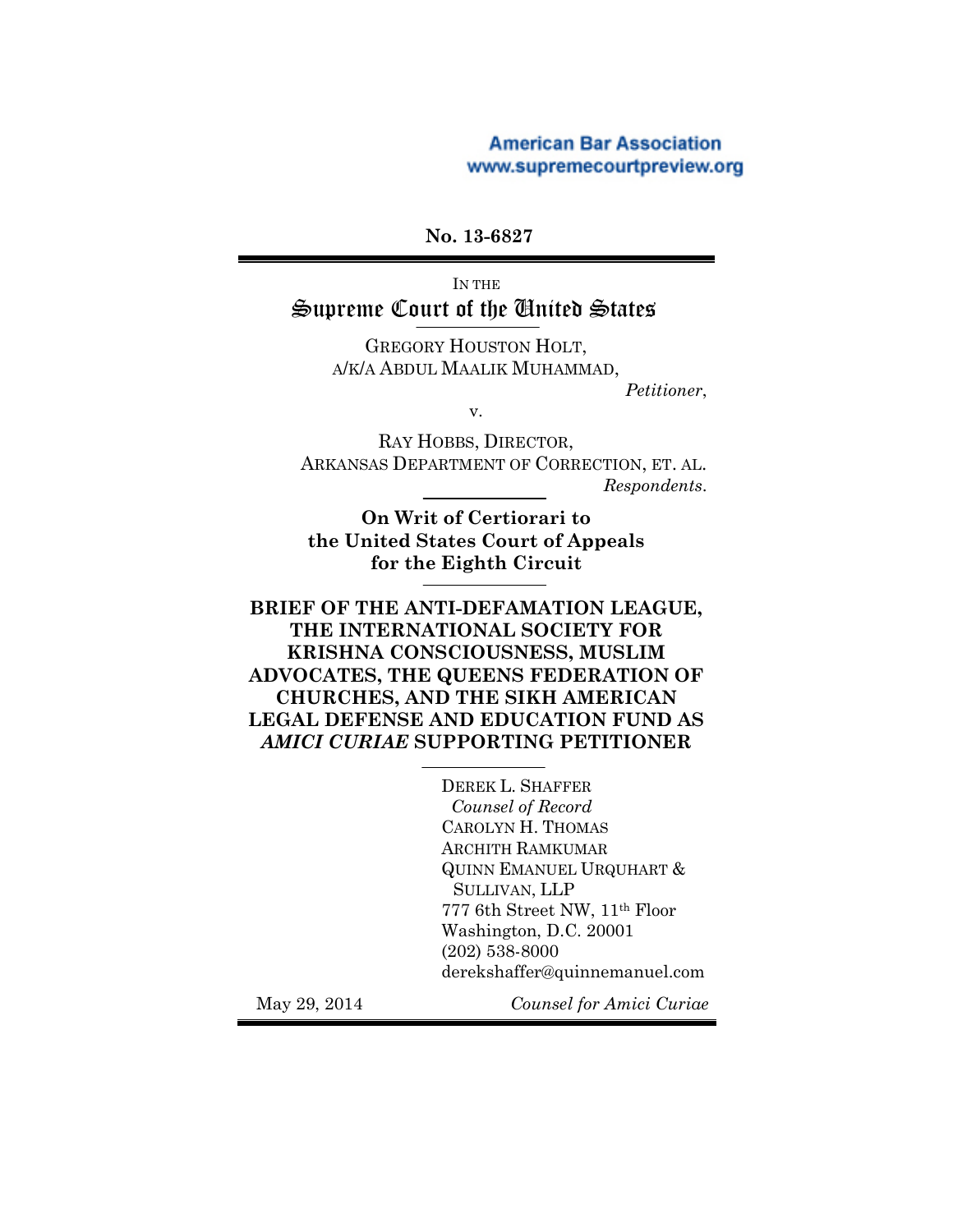## **TABLE OF CONTENTS**

| I.      |                | <b>LOWER COURTS HAVE WANDERED</b><br>OFF COURSE IN WEIGHING<br>SUBSTANTIAL BURDENS ON                                       |
|---------|----------------|-----------------------------------------------------------------------------------------------------------------------------|
|         | $\mathsf{A}$ . | Certain Lower Courts Are<br><b>Improperly Inquiring Into</b><br>Whether Prisoners' Beliefs Are                              |
|         | <b>B.</b>      | Certain Lower Courts Are<br><b>Improperly Insisting That</b><br>Prisoners Prove Practices Are<br>Central To Their Faith  12 |
| $\Pi$ . |                | <b>LOWER COURTS HAVE</b><br>COMPROMISED STRICT SCRUTINY<br>IN DEFERRING TO PRISON                                           |
|         | $A_{\cdot}$    | Certain Lower Courts Are<br><b>Improperly Crediting</b><br><b>Generalized Prison Interests</b><br>When Evaluating Whether   |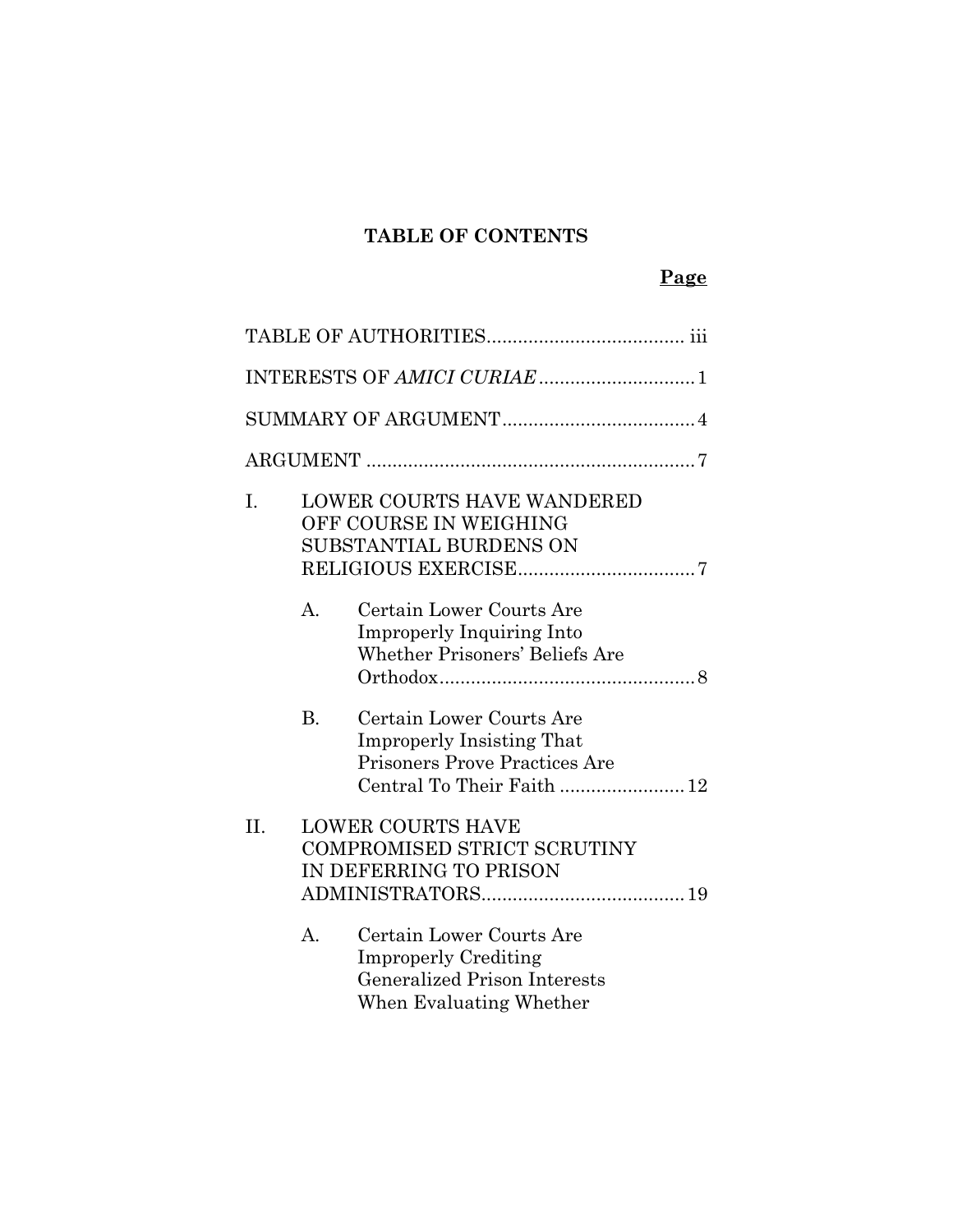|    | Specific Burdens Find                 |
|----|---------------------------------------|
|    |                                       |
| В. | Certain Lower Courts Are              |
|    | <b>Excusing Prison Officials From</b> |
|    | Considering And Refuting Less         |
|    | Restrictive Policies Operative        |
|    |                                       |
|    |                                       |

ii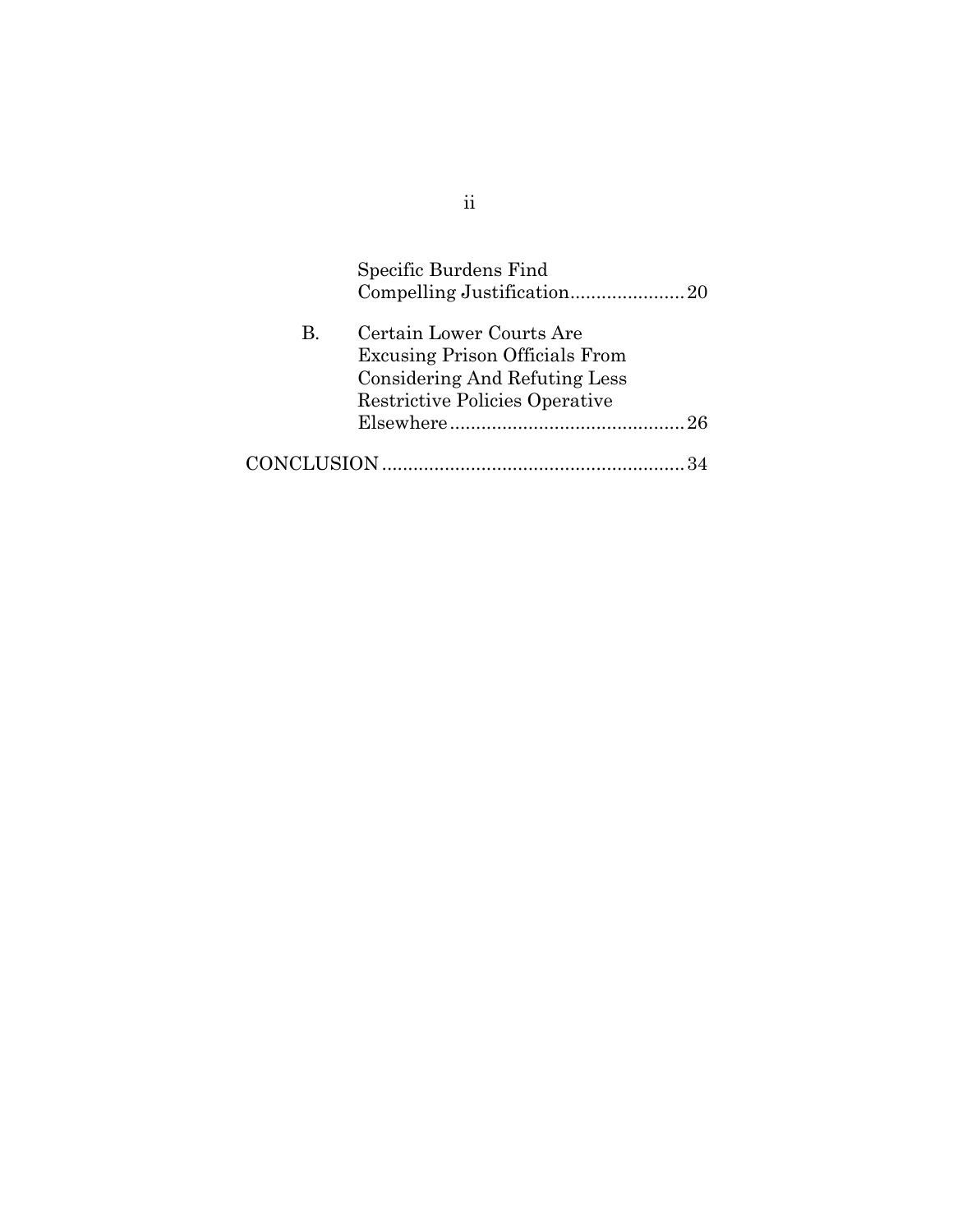# **TABLE OF AUTHORITIES**

# **Page**

## **Cases**

| Abdulhaseeb v. Calbone,<br>600 F.3d 1301 (10th Cir. 2010) 13, 14              |
|-------------------------------------------------------------------------------|
| Adkins v. Kaspar,                                                             |
| Blake v. Rubenstein,<br>No. 08-cv-00906, 2009 WL 772924 (S.D. W.Va.           |
| Charles v. Verhagen,<br>220 F. Supp. 2d 937 (W.D. Wis. 2002) aff'd, 348       |
| Church of the Lukumi Babalu Aye, Inc. v. City of<br>Hialeah,                  |
| Couch v. Jabe,                                                                |
| Coward v. Jabe,<br>No. 10-cv-147, 2014 WL 932514 (E.D. Va.                    |
| Curry v. Calif. Dep't of Corr.,<br>No. 09-cv-03408, 2012 WL 968079 (N.D. Cal. |
| Cutter v. Wilkinson,                                                          |
| Emp't Div., Dep't. of Human Res. of Ore. v. Smith,                            |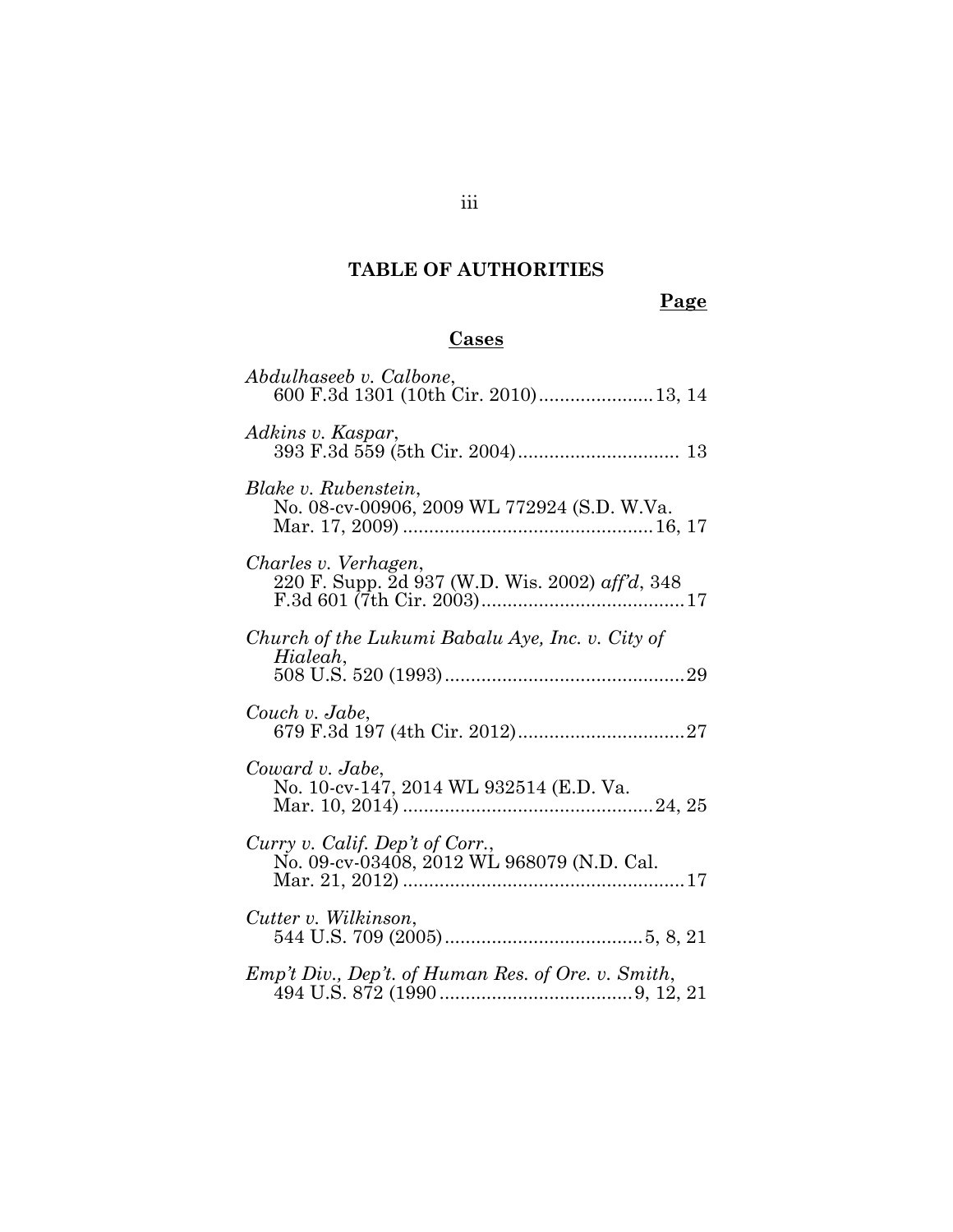| Fowler v. Crawford,                                             |
|-----------------------------------------------------------------|
| Gardner v. Riska,                                               |
| Gonzales v. O Centro Espirita Beneficente Uniao do<br>Vegetal,  |
| Hayes v. Tennessee,                                             |
| Hoevenaar v. Lazaroff,                                          |
| Jihad v. Fabian,<br>No. 09-cv-1604, 2011 WL 1641767 (D. Minn.   |
| Jova v. Smith,                                                  |
| Kaufman v. Pugh,                                                |
| Knight v. Thompson,<br>723 F.3d 1275 (11th Cir. 2013)23, 29     |
| Koger v. Bryan,                                                 |
| LeBaron v. Spencer,                                             |
| Lewis v. Snyder,<br>No. 04-cv-50160, 2011 WL 4036140 (N.D. Ill. |
| Lewis v. Sternes,<br>712 F.3d 1083 (7th Cir. 2013)30, 31, 32    |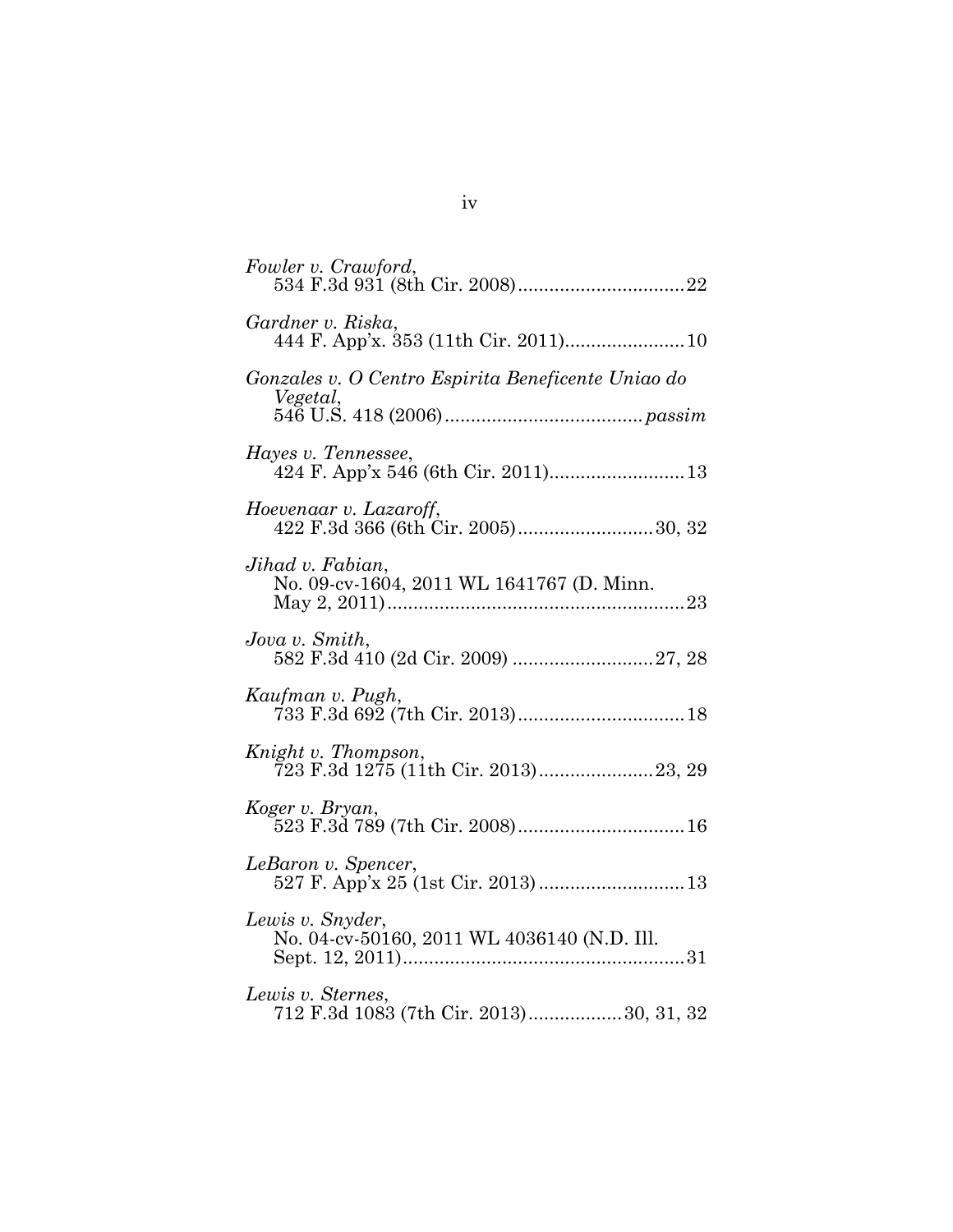| Lovelace v. Lee,<br>472 F.3d 174 (4th Cir. 2006) 13, 22                                      |
|----------------------------------------------------------------------------------------------|
| Marria v. Broaddus,<br>No. 97-cv-8297, 2003 WL 21782633                                      |
| McEachin v. McGuinnis,                                                                       |
| Meyer v. Teslik,<br>411 F. Supp. 2d 983 (W.D. Wis. 2006) 18                                  |
| Mitchell v. Helms,                                                                           |
| Moussazadeh v. Tex. Dep't of Criminal Justice,<br>703 F.3d 781 (5th Cir. 2012) 9, 10, 16, 22 |
| Native Am. Council of Tribes v. Weber,<br>No. 13-1401 and 13-2745, 2014 WL 1644130           |
| Nelson v. Miller,                                                                            |
| Patel v. U.S. Bureau of Prisons,                                                             |
| Perez v. Frank,<br>No. 06-cv-00248, 2007 WL 1101285 (W.D. Wis.                               |
| Phillips v. Ayers,<br>No. 07-cv-2897, 2010 WL 1947015 (C.D. Cal.                             |
| Riley v. DeCarlo,                                                                            |

v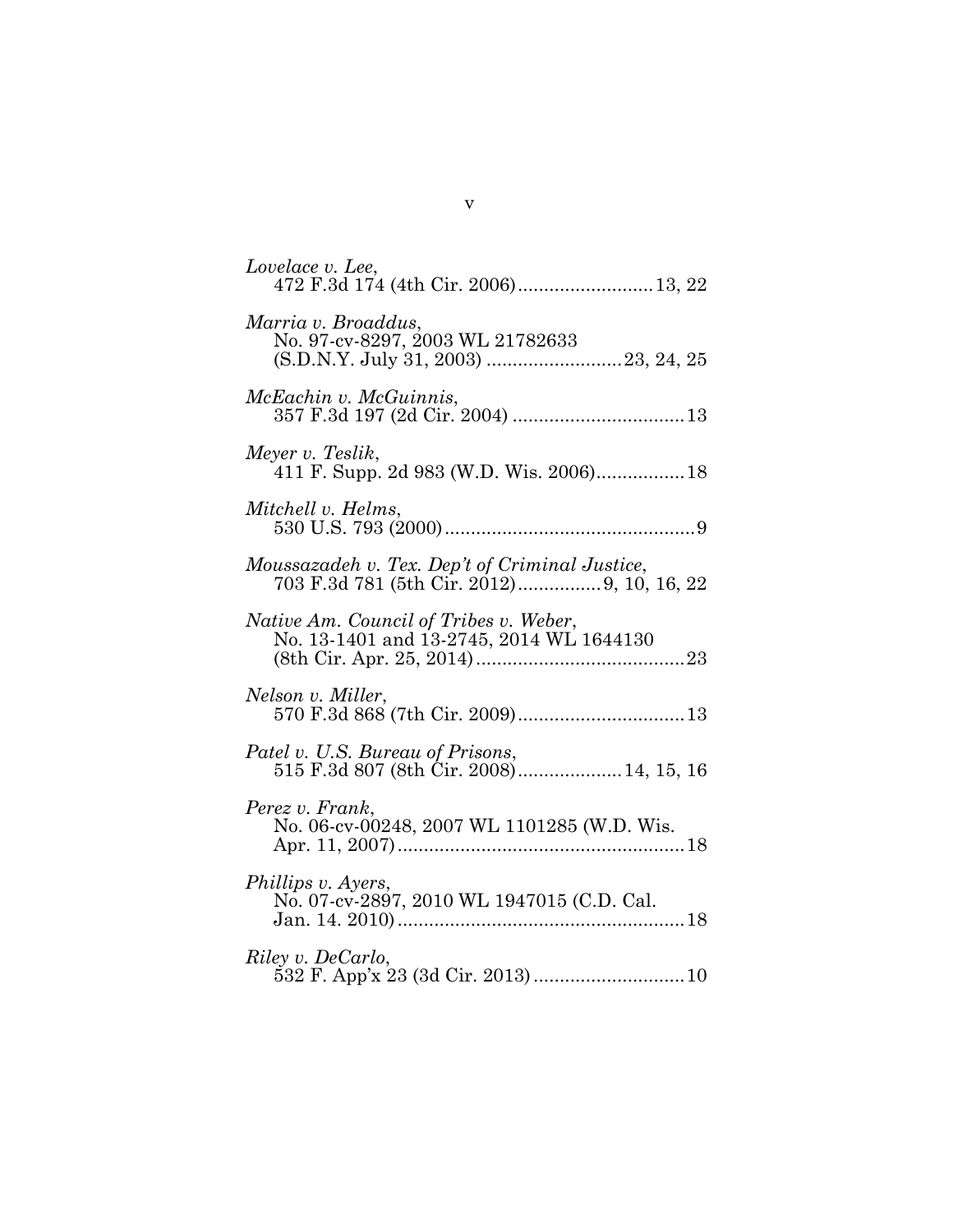| Reischauer v. Jones,<br>No. 06-cv-149, 2009 WL 232625 (W.D. Mich.    |
|----------------------------------------------------------------------|
| Roberts v. Schofield,<br>No. 11-cv-1127, 2014 WL 1028427 (M.D. Tenn. |
| Sareini v. Burnett,<br>No. 08-cv-13961, 2011 WL 1303399 (E.D. Mich.  |
| Selby v. Caruso,<br>No. 09-cv-152, 2010 WL 3892209 (W.D. Mich.       |
| Sherbert v. Verner,                                                  |
| Singson v. Norris,                                                   |
| Smith v. Governor of Ala.,<br>No. 13-cv-11173, 2014 WL 1303920       |
| Spratt v. R.I, Dep't Of Corr.,                                       |
| Tennyson v. Carpenter,<br>No. 13-1338, 2014 WL 1015908 (10th Cir.    |
| Thomas v. Review Bd. of Ind. Emp't Sec. Div.,                        |
| Thompson v. Smeal,                                                   |
| <i>Thunderhorse v. Pierce,</i>                                       |

vi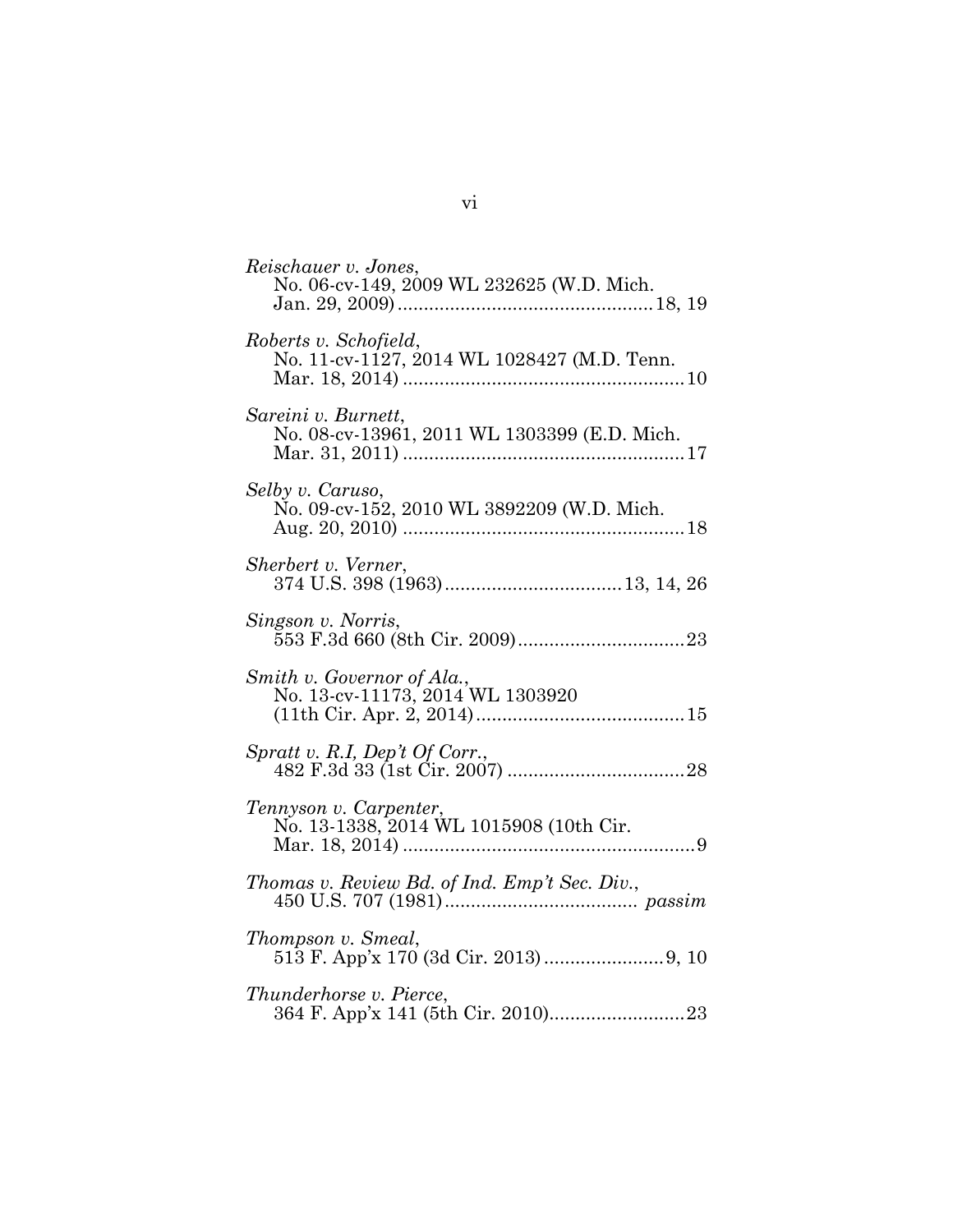| Turner v. Safley,                                                                           |
|---------------------------------------------------------------------------------------------|
| United States v. Playboy Entm't Grp., Inc.,                                                 |
| United States v. Quaintance,                                                                |
| United States v. Sec'y, Fla. Dep't of Corr.,<br>No. 12-cv-22958, 2013 WL 6697786 (S.D. Fla. |
| Walls v. Schriro,<br>No. 05-cv-2259, 2008 WL 544822                                         |
| Warsoldier v. Woodford,                                                                     |
| Washington v. Klem,<br>497 F.3d 272 (3d Cir. 2007)  13, 14, 22, 28                          |
| Williams v. Champagne,<br>No. 11-160, 2014 WL 1365940 (E.D. La.                             |
| Williams v. Snyder,<br>367 F. App'x 679 (7th Cir. 2010)32                                   |
| Yellowbear v. Lampert,<br>741 F.3d 48 (10th Cir. 2014)21, 22, 27                            |
| <b>Statutes</b>                                                                             |
|                                                                                             |
|                                                                                             |

|  |  | $\frac{1}{2}$ $\frac{1}{2}$ $\frac{1}{2}$ $\frac{1}{2}$ $\frac{1}{2}$ $\frac{1}{2}$ $\frac{1}{2}$ $\frac{1}{2}$ $\frac{1}{2}$ $\frac{1}{2}$ $\frac{1}{2}$ $\frac{1}{2}$ $\frac{1}{2}$ $\frac{1}{2}$ $\frac{1}{2}$ $\frac{1}{2}$ $\frac{1}{2}$ $\frac{1}{2}$ $\frac{1}{2}$ $\frac{1}{2}$ $\frac{1}{2}$ $\frac{1}{2}$ |
|--|--|---------------------------------------------------------------------------------------------------------------------------------------------------------------------------------------------------------------------------------------------------------------------------------------------------------------------|
|  |  |                                                                                                                                                                                                                                                                                                                     |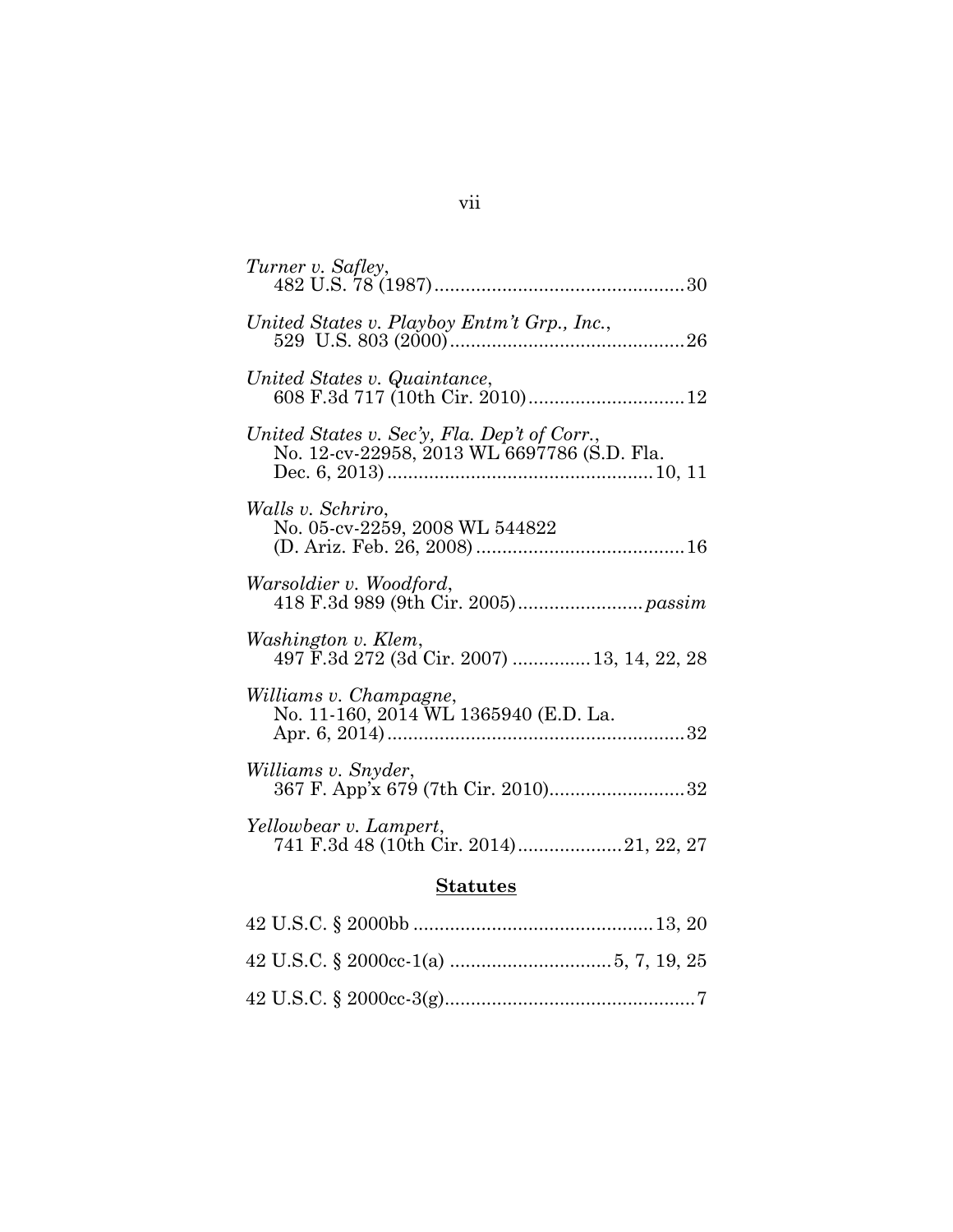| <b>Secondary Sources</b>                                                                                                                                  |
|-----------------------------------------------------------------------------------------------------------------------------------------------------------|
| 146 Cong. Rec. S7775 (daily ed. July 27, 2000)11                                                                                                          |
|                                                                                                                                                           |
| Scott Budzenski, Tug of War: The Supreme Court,<br>Congress, and the Circuits – The Fifth Circuit's<br>Input on the Struggle to Define a Prisoner's Right |

*to Religious Freedom in* Adkins v. Kaspar, 80 St. J. L. Rev. 1335 (2006) ............................................5

## viii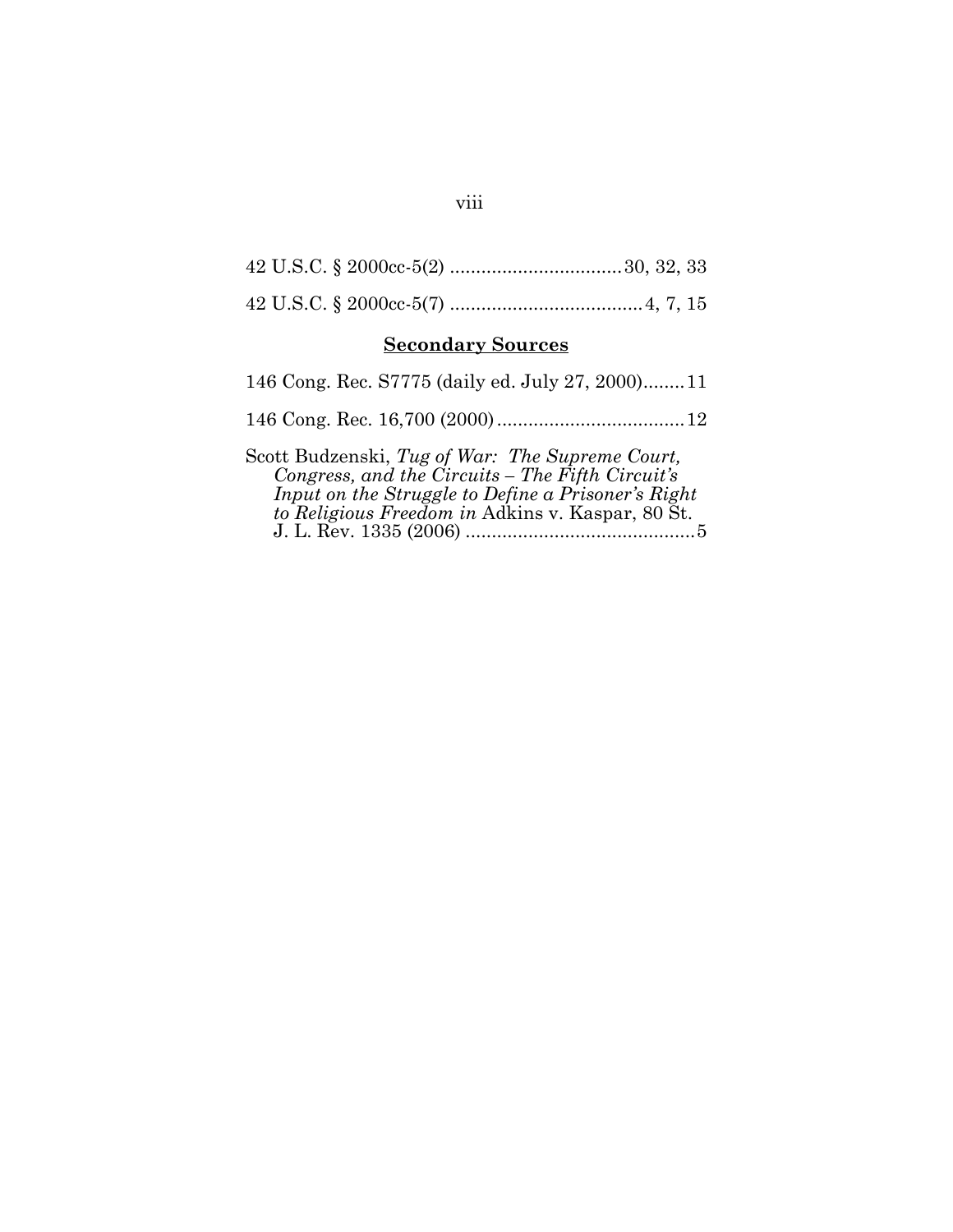## **BRIEF OF THE ANTI-DEFAMATION LEAGUE, THE INTERNATIONAL SOCIETY FOR KRISHNA CONSCIOUSNESS, MUSLIM ADVOCATES, THE QUEENS FEDERATION OF CHURCHES, AND THE SIKH AMERICAN LEGAL DEFENSE AND EDUCATION FUND AS**  *AMICI CURIAE* **SUPPORTING PETITIONER AND URGING REVERSAL**

#### **INTERESTS OF** *AMICI CURIAE*

The religious and civil liberties organizations joining this brief represent a diversity of theologies and worldviews. Although their beliefs and missions vary, *amici* are united in supporting institutionalized persons' religious exercise.<sup>1</sup>

The **Anti-Defamation League** ("ADL") was organized in 1913 to advance good will and mutual understanding among Americans of all creeds and races, and to combat racial, ethnic, and religious prejudice in the United States. Today, ADL is one of the world's leading organizations fighting hatred, bigotry, discrimination, and anti-Semitism. Towards that end, ADL works to oppose government interference, regulation, and entanglement with

<sup>1</sup> Pursuant to this Court's Rule 37.6, *Amici Curiae* state that no counsel for any party authored this brief in whole or in part and no entity or person, aside from *Amici Curiae* and their counsel, made any monetary contribution toward the preparation or submission of this brief. Pursuant to this Court's Rule 37.3(a), *Amici Curiae* note that, on April 15 and 21, 2014, the parties respectively filed letters with the Clerk of Court reflecting their consent to the filing of *amicus* briefs.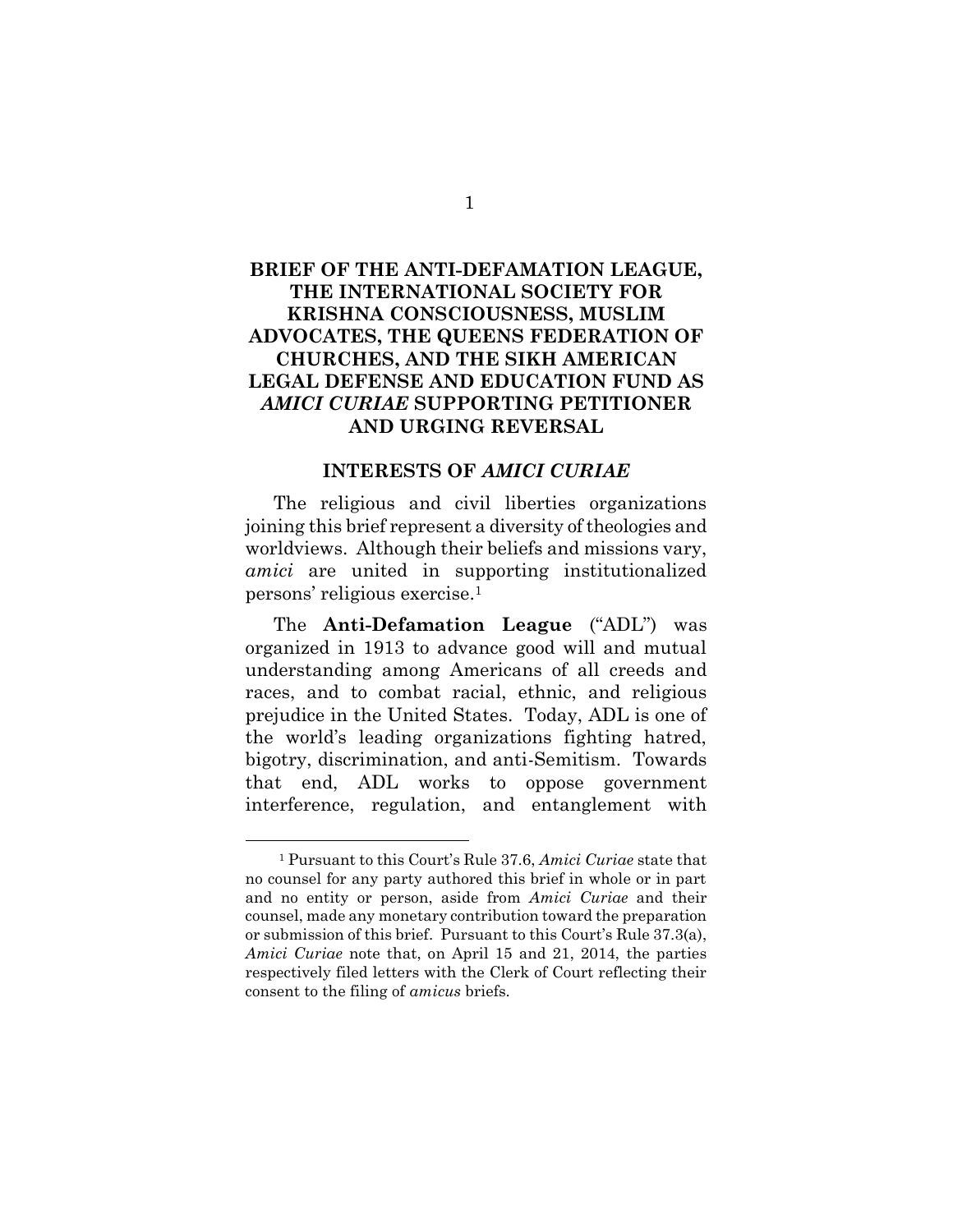religion, and strives to advance individual religious liberty. At the same time, ADL is actively engaged in monitoring, exposing, and counteracting the threat posed by violence-prone extremists – including certain hate groups that actively organize in prisons. ADL is committed to safeguarding the free exercise rights of all Americans, including prison inmates and others confined to state institutions, yet recognizes the challenge that prison officials face in seeking to accommodate the diverse religious beliefs of the general prison population while protecting personnel, other inmates, and the public. Such a balance can best be achieved by considering specific facts and circumstances, without resort to reflexive speculation or generalizations.

The **International Society for Krishna Consciousness, Inc.** ("ISKCON") is a monotheistic, or Vaishnava, tradition within the broad umbrella of Hindu culture and faith. There are approximately 500 ISKCON temples worldwide, including 50 in the United States. As a religious organization, ISKCON has been subjected to discrimination in the United States and has sought judicial relief based on the Free Exercise Clause. ISKCON has successfully pressed before the Supreme Court its constitutional rights to engage in religious practice. *See Lee v. Int'l Soc'y for Krishna Consciousness, Inc.*, 505 U.S. 830 (1992) (per curiam). Because ISKCON is a religious minority in the United States that often relies on courts to protect its rights, it submits this brief in order to support the rights of religious prisoners to exercise their faiths.

**Muslim Advocates**, a national legal advocacy and educational organization formed in 2005, works on the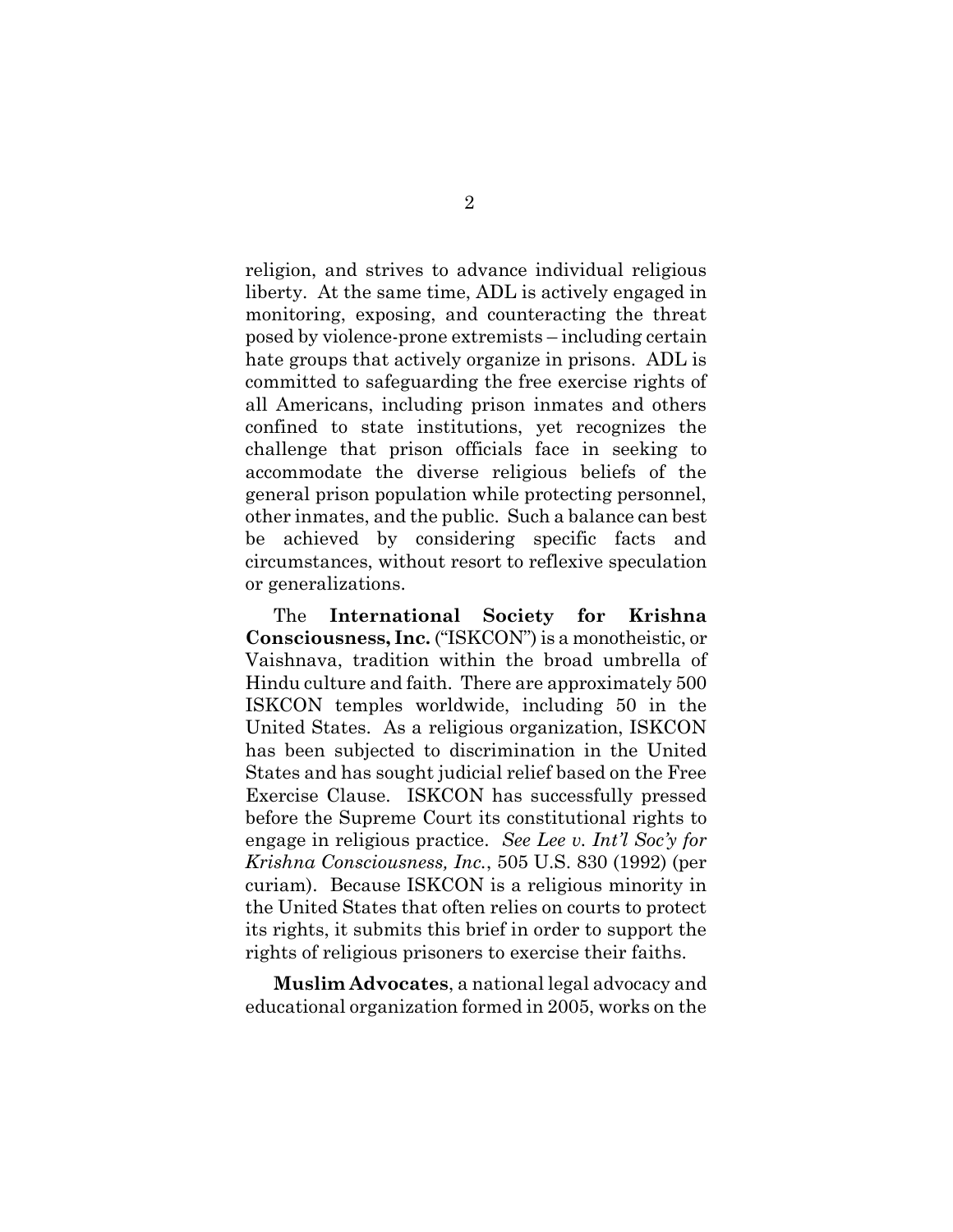frontlines of civil rights to guarantee freedom and justice for Americans of all faiths. Muslim Advocates advances these objectives through litigation and other legal advocacy, policy engagement, and civic education, and by serving as a legal resource for the American Muslim community, all in order to promote the full and meaningful participation of Muslims in American public life. The issues at stake in this case directly relate to Muslim Advocates' work fighting institutional discrimination against the American Muslim community.

The **Queens Federation of Churches, Inc.** (the "Federation") was organized in 1931 and is an ecumenical association of Christian churches located in the Borough of Queens, City of New York. The Federation and its 390 member congregations are vitally concerned with protecting religious liberty, and have repeatedly appeared as *amicus curiae* for that purpose. The Federation supports RLUIPA's requirement, as applicable to cases such as this one, that the government convincingly prove the compelling interest in any law or regulation that interferes with the free exercise of religion.

The **Sikh American Legal Defense and Education Fund** ("SALDEF") was founded in 1996 and is the oldest national Sikh American civil rights and educational organization. SALDEF is dedicated to empowering Sikh Americans by building dialogue, deepening understanding, promoting civic and political participation, and upholding social justice and religious freedom for all Americans. A religious minority with distinct articles of faith, Sikhs have been in America for over 100 years. Due to their minority status and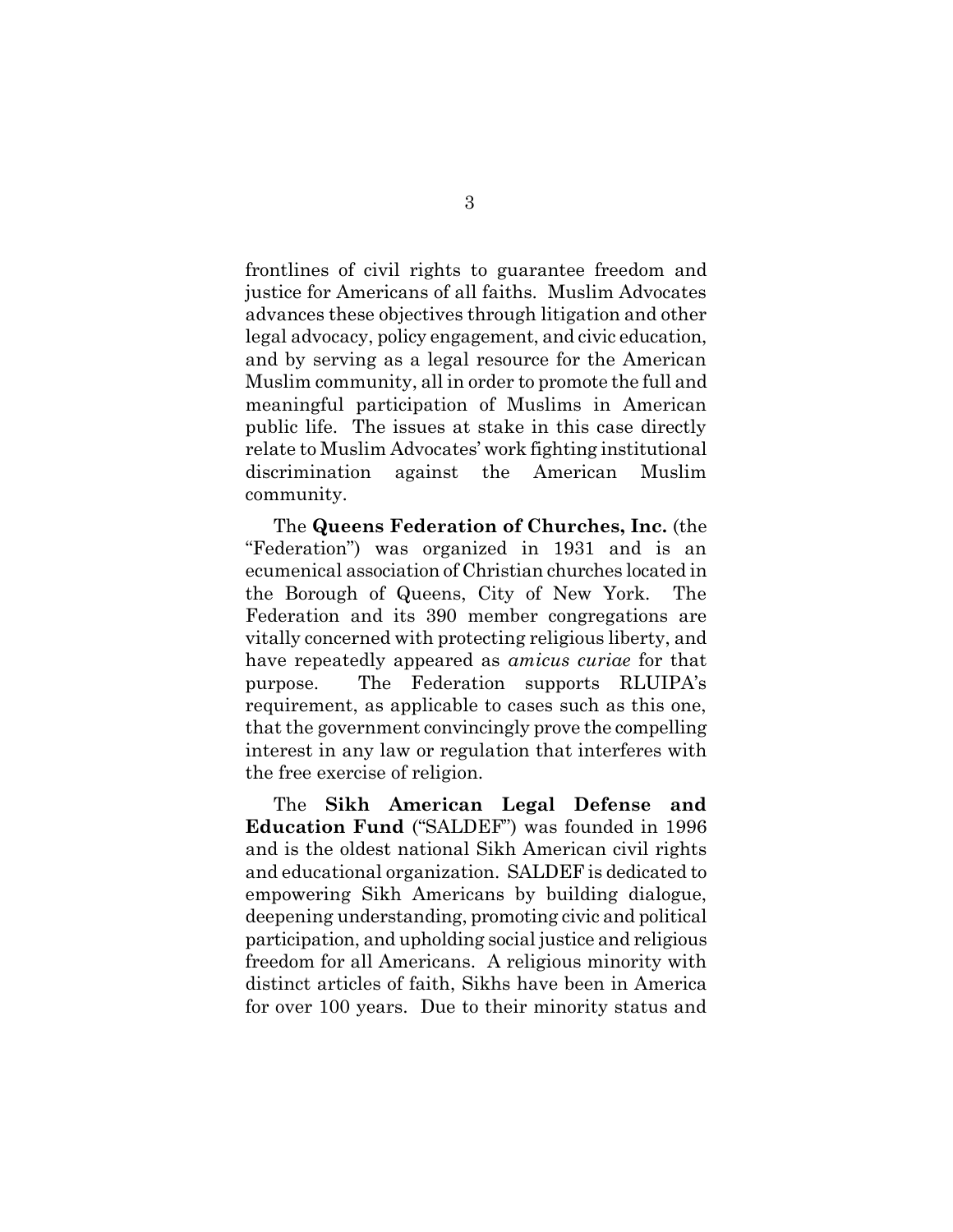religious practice, in addition to suffering overt discrimination, Sikhs are often subject to government regulations prescribing attire and personal appearance that conflict with Sikh religious requirements, such as keeping uncut hair and beards and wearing turbans.

#### **SUMMARY OF ARGUMENT**

Ever since Congress enacted the Religious Land Use and Institutionalized Persons Act, lower courts have struggled to apply the statute, often reaching different results on like facts. Although this Court has granted certiorari specifically to address Mr. Holt's request to grow a half-inch beard, the universe of cases implicating prisoners' religious accommodations encompasses other common requests, including those involving diets, personal religious items, worship services, and grooming. Confusion is evident across this universe of cases, leading to unjust and inconsistent results. Thus, Muslim prisoners in the Eighth Circuit have been left to purchase their own halal meals, while Jewish prisoners in the Fifth Circuit are entitled to kosher meals free of charge. African-Hebrew Israelite prisoners in the Seventh Circuit have been forced to cut their hair before appearing in court, while Cahuilla Native American prisoners in the Ninth Circuit are allowed to grow long hair without reprisal.

Underlying this confusion are divergent legal tests the lower courts use when inquiring into each of RLUIPA's two central prongs. First, RLUIPA defines "religious exercise" to include "any exercise of religion, whether or not compelled by, or central to, a system of religious belief." 42 U.S.C. § 2000cc-5(7)(A). Despite the clarity and expansiveness of this statutory prescription, some lower courts probe a prisoner's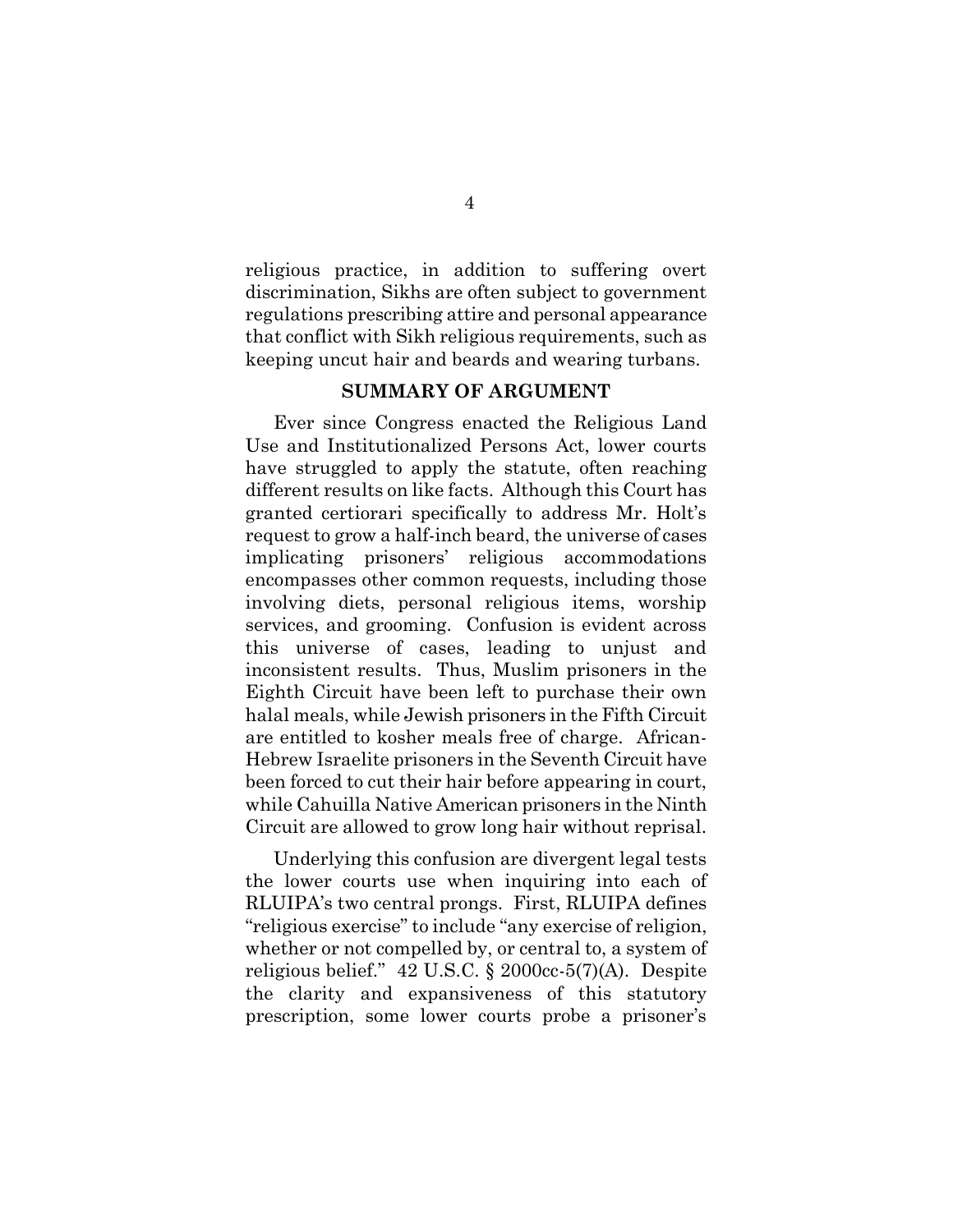actions for unfailing adherence to his or her chosen faith, or require a prisoner to prove that a particular practice is rooted in a theological "authority." This judicial dissection of religious belief threatens to deny protection to those who need it most—namely, devotees of unfamiliar, minority or disfavored religions. Second, RLUIPA requires the government to satisfy strict scrutiny by demonstrating that it is imposing a substantial burden in furtherance of a compelling interest, via the least restrictive means. 42 U.S.C. § 2000cc-1(a). Yet, contrary to that prescription, certain lower courts temper their inquiry with improper deference, often crediting unsupported invocations of security concerns by prison officials who have not considered the feasibility of alternatives.

This confusion among the lower courts is undercutting the congressional purpose behind RLUIPA and denying prisoners the religious accommodations that are elsewhere secured as a matter of statutory right. *See generally*, *Cutter v. Wilkinson*, 544 U.S. 709, 717 n.5 (2005). It is also complicating prison administration, for it is difficult for prison officials to predict with confidence what policies comply. Scott Budzenski, *Tug of War: The Supreme Court, Congress, and the Circuits – The Fifth Circuit's Input on the Struggle to Define a Prisoner's Right to Religious Freedom in* Adkins v. Kaspar, 80 St. J. L. Rev. 1335, 1337 n.15 (2006) ("The inconsistent application of the RLUIPA creates confusion among prison officials as to exactly what conduct amounts to an unconstitutional violation of prisoners' religious rights.").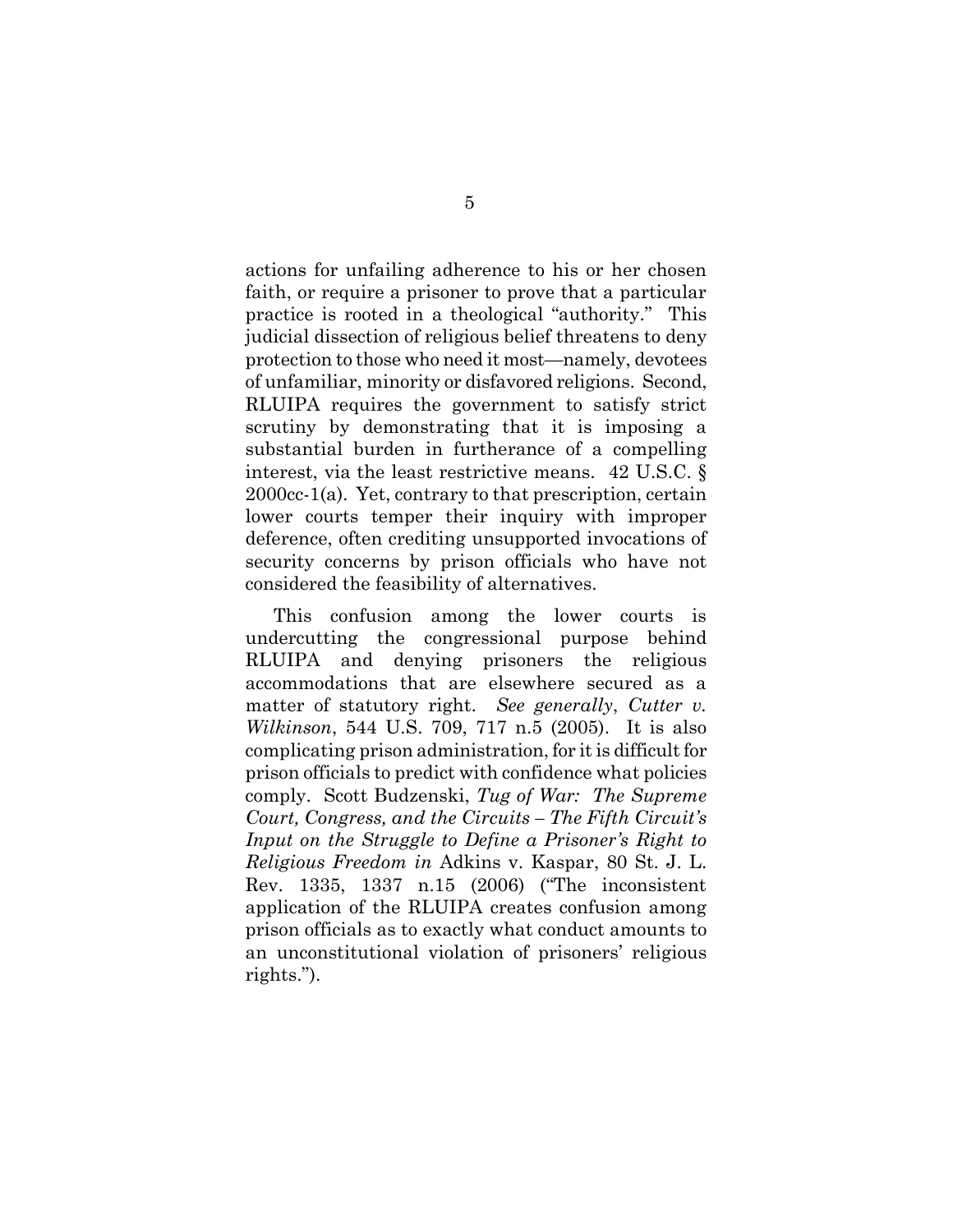This Court should take the opportunity in this case to minimize existing disparities and provide clear guidance calculated to promote uniformity among the lower courts. More specifically, *Amici* respectfully urge the Court to clarify how lower courts should inquire into (a) substantial burdens and (b) strict scrutiny. When evaluating substantial burdens, basic inquiry into the sincerity of a prisoner's religious belief should not stray into judicial assessments of whether a particular religious practice is central to or mandated by established orthodoxy—lest courts transgress into the forbidden realms of parsing scripture, choosing between competing doctrines, or consigning a prisoner to the perspective of fellow adherents. It should remain axiomatic that religious individuals are the ultimate authorities on their own religious beliefs. Whenever the government pressures adherents to modify or forsake their sincere beliefs (however novel or rare those beliefs may be), a substantial burden exists.

Once a prisoner establishes a *prima facie* case of substantial burden, strict scrutiny must follow. Accordingly, courts must require prison officials to demonstrate that the government's interests as presented in a particular case are compelling, and that the officials have not only considered less restrictive means but also demonstrated that such means are unavailable or deficient. In cases where prison officials apply inconsistent standards between faiths or genders, reject accommodation requests based on rote commitment to administrative uniformity, or fail to account for policies in comparable institutions, they fail to meet their statutory burden.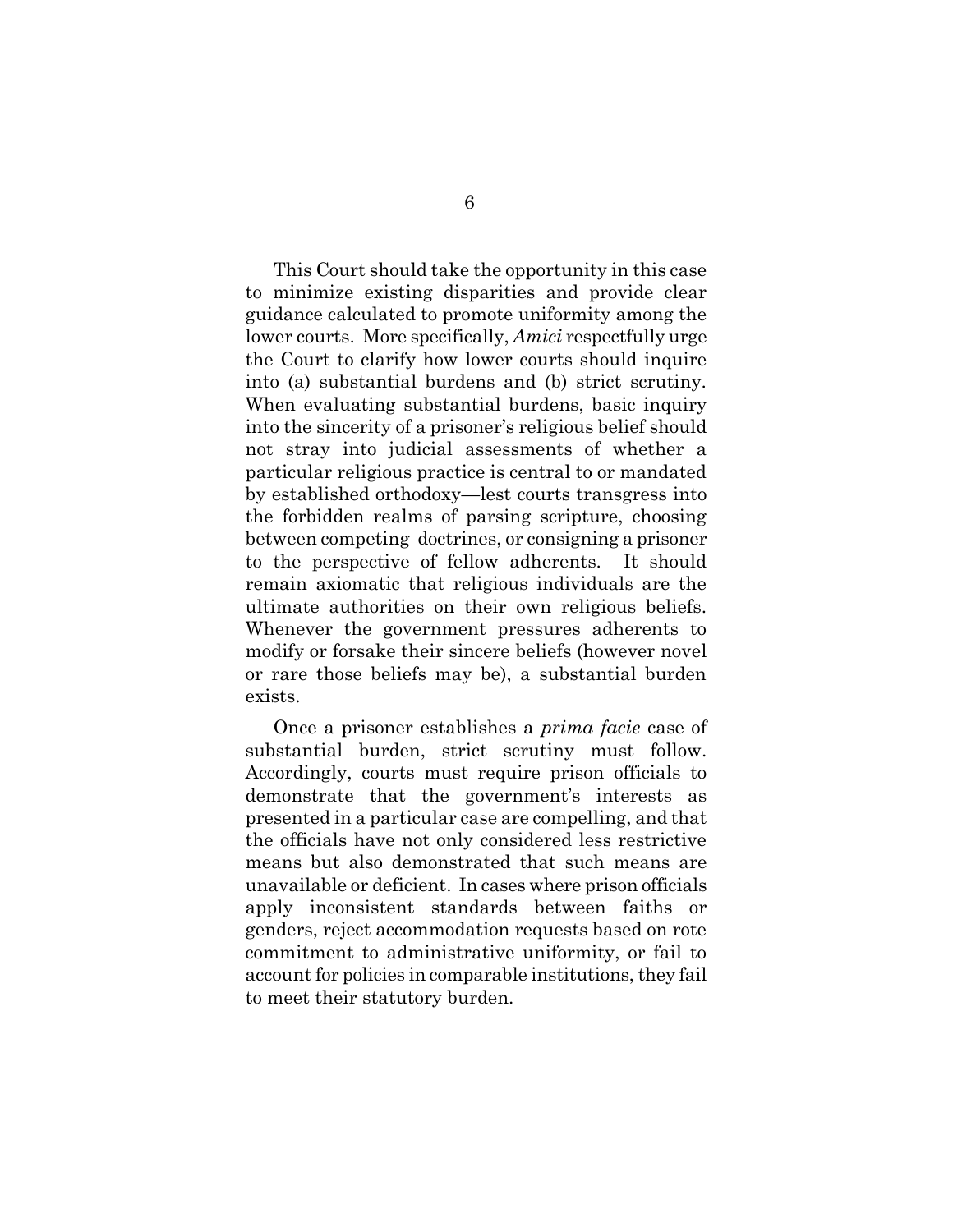Were the Court in this case simply to confirm these basic principles, it would provide clarity that is essential for lower courts, prison officials, and religious prisoners across the United States.

#### **ARGUMENT**

## **I. LOWER COURTS HAVE WANDERED OFF COURSE IN WEIGHING SUBSTANTIAL BURDENS ON RELIGIOUS EXERCISE**

Whereas the prescription of RLUIPA is clear and broad regarding the inquiry into substantial burden, lower courts' application of it has often been muddled and cramped. To establish a *prima facie* case under RLUIPA, a prisoner must demonstrate that the government has imposed a substantial burden on his or her religious exercise. 42 U.S.C. § 2000cc-1(a). RLUIPA defines "religious exercise" as "any exercise of religion, whether or not compelled by, or central to, a system of religious belief." 42 U.S.C. § 2000cc- $5(7)(A)$ , (B). To avoid doubt, Congress has expressly instructed that the statute should be "construed in favor of a broad protection of religious exercise, to the maximum extent permitted by the terms of this chapter and the Constitution." 42 U.S.C. § 2000cc-3(g).

In evaluating substantial burdens, certain lower courts and prison officials appear to have gone off the statutory track in asking whether a prisoner holds a sincere religious belief. This Court should now reiterate that nothing more than a basic determination of credibility and sincerity is appropriate. Further, when assessing the weight of the burden, lower courts have split regarding the importance that the religious conduct at issue must have to an official faith. This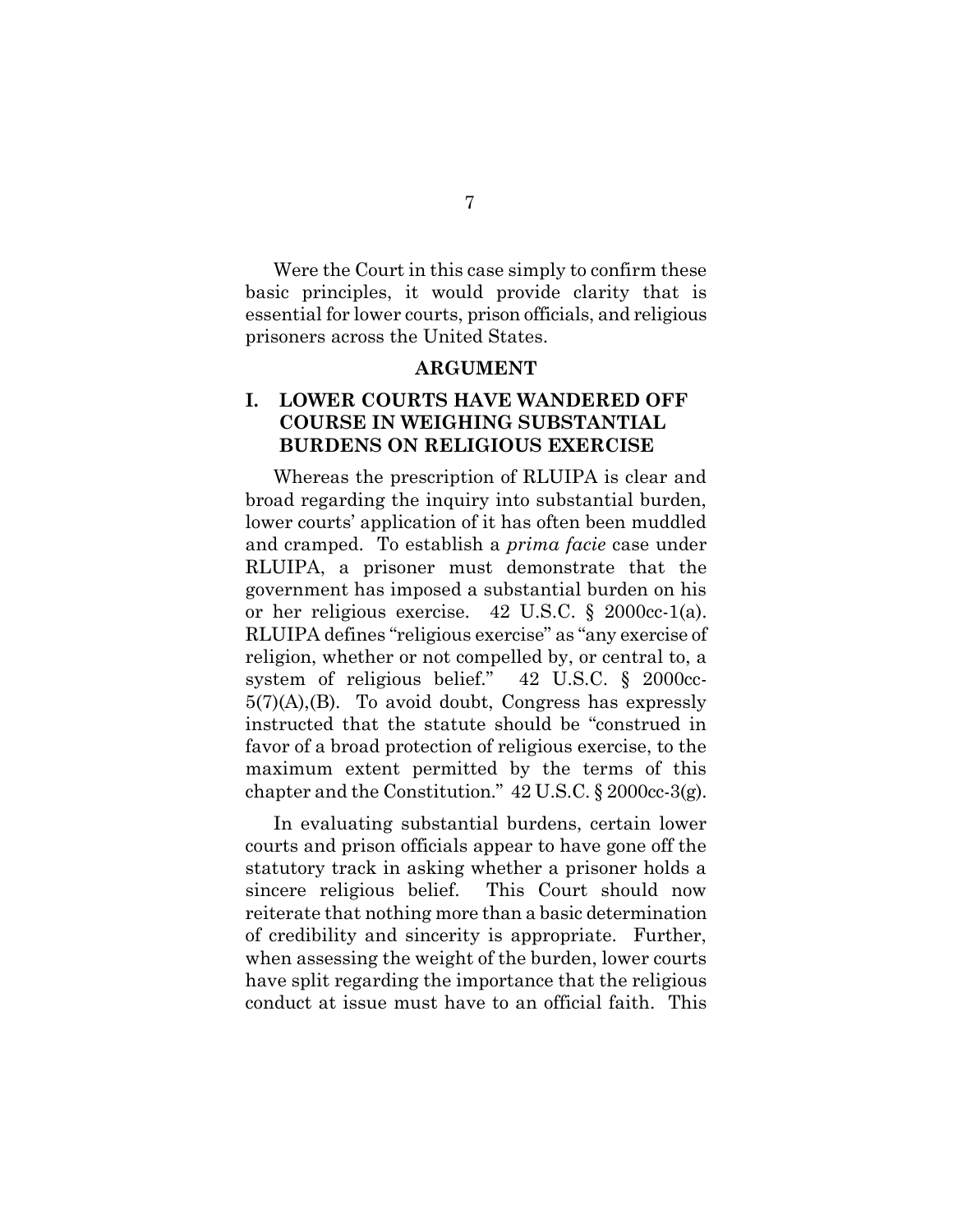Court should resolve the split and hold that governmental pressure on prisoners to modify or forsake any sincere religious belief constitutes a substantial burden.

## **A. Certain Lower Courts Are Improperly Inquiring Into Whether Prisoners' Beliefs Are Orthodox**

Because RLUIPA accommodates *religious* exercise, questions may arise as to whether a prisoner's purported belief is in fact religious and sincere. *See Cutter*, 544 U.S. at 725 n.13. This Court has made clear the proper scope of such inquiry under the Free Exercise Clause. *See Thomas v. Review Bd. of Ind. Emp't Sec. Div.*, 450 U.S. 707 (1981).

Eddie Thomas was a pacifist Jehovah's Witness whose religious beliefs forbade him from producing armaments. *Id*. at 709. After Thomas was transferred to a department that fabricated tank turrets, he quit his job at a steel foundry. *Id*. at 710. The State of Indiana subsequently denied him unemployment benefits on the ground that he had ceased work voluntarily. *Id*. at 710. Indiana argued that the denial was appropriate because Jehovah's Witness doctrine did not mandate that Thomas quit his job. *See id*. at 715 ("The Indiana court also appears to have given significant weight to the fact that another Jehovah's Witness had no scruples about working on tank turrets; for that other Witness, at least, such work was 'scripturally' acceptable."). In rejecting Indiana's argument, this Court held that Indiana should do no more than assess, with restraint and sensitivity, whether a plaintiff has an honest religious conviction. *Id*. at 715-16.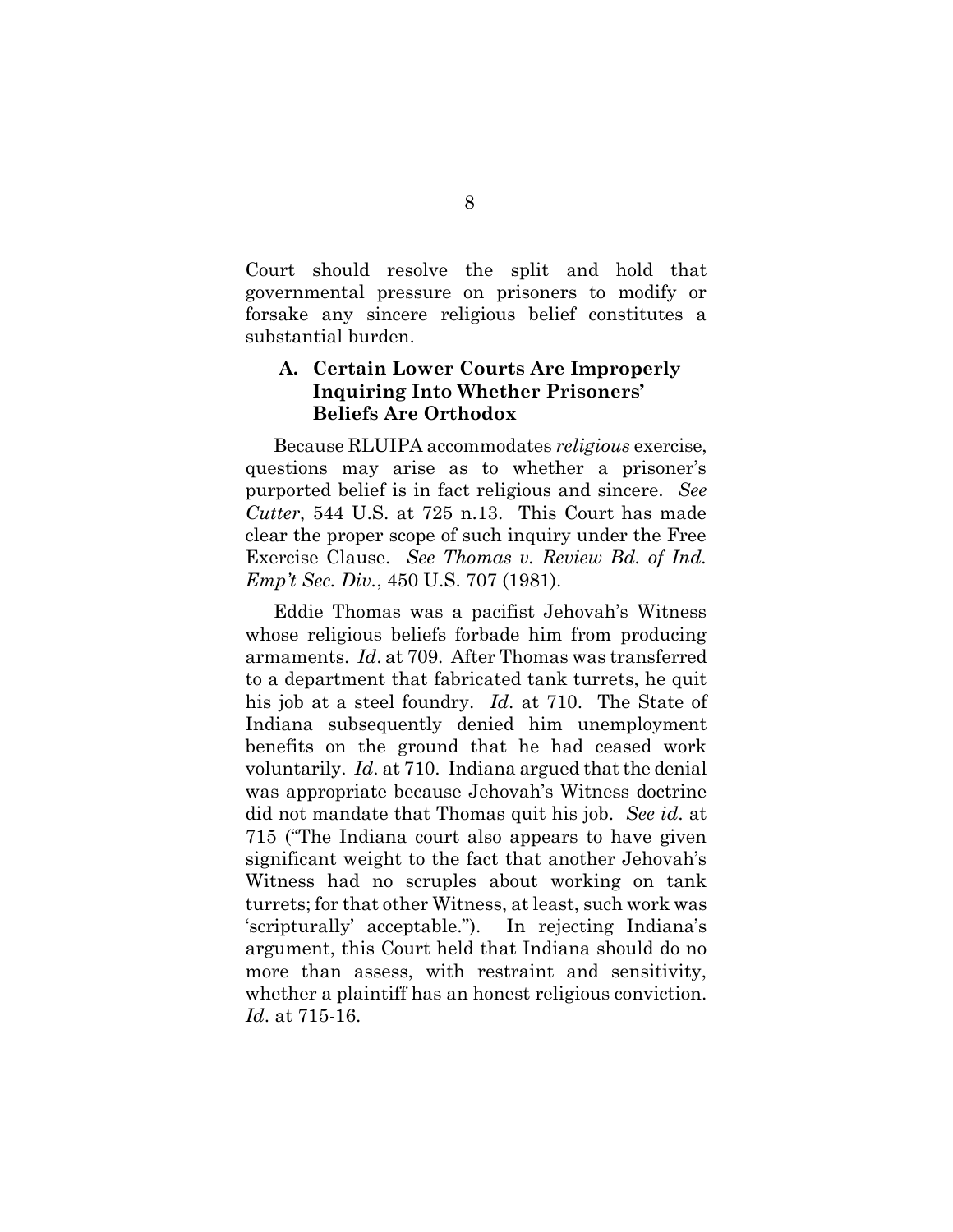[T]he guarantee of free exercise is not limited to beliefs which are shared by all of the members of a religious sect. Particularly in this sensitive area, it is not within the judicial function and judicial competence to inquire whether the petitioner or his fellow worker more correctly perceived the commands of their common faith. Courts are not arbiters of scriptural interpretation.

*Id*. Since *Thomas*, this Court has repeatedly recognized that "courts should refrain from trolling through a person's or institution's religious beliefs." *Mitchell v. Helms*, 530 U.S. 793, 828, (2000) (plurality opinion) (citing *Emp't Div., Dept. of Human Res. of Ore. v. Smith*, 494 U.S. 872, 887 (1990) (collecting cases)).

Despite clear, corresponding instruction from this Court as well as RLUIPA, lower courts continue to test and second-guess the religious beliefs of those who come before them, venturing beyond the narrow question of whether those beliefs are sincere. The various circuits typically appreciate that the inquiry into sincerity is limited "almost exclusively [to] a credibility assessment," *e.g.*, *Moussazadeh v. Tex. Dep't of Criminal Justice*, 703 F.3d 781, 792 (5th Cir. 2012), as corrected (Feb. 20, 2013),<sup>2</sup> but in some instances

<sup>2</sup> Circuit courts frequently reverse district courts that dismiss prisoners' claims on sincerity grounds. *See, e.g.*, *Tennyson v. Carpenter*, No. 13-1338, 2014 WL 1015908 at \*4 (10th Cir. Mar. 18, 2014) (district court improperly determined that a prisoner's participation in a Christian praise choir was not pursuant to a sincere religious belief); *Thompson v. Smeal*, 513 F. App'x 170, 174 (3d Cir. 2013) (district court erred in finding that prisoner did not have a sincere religious belief that Christians should celebrate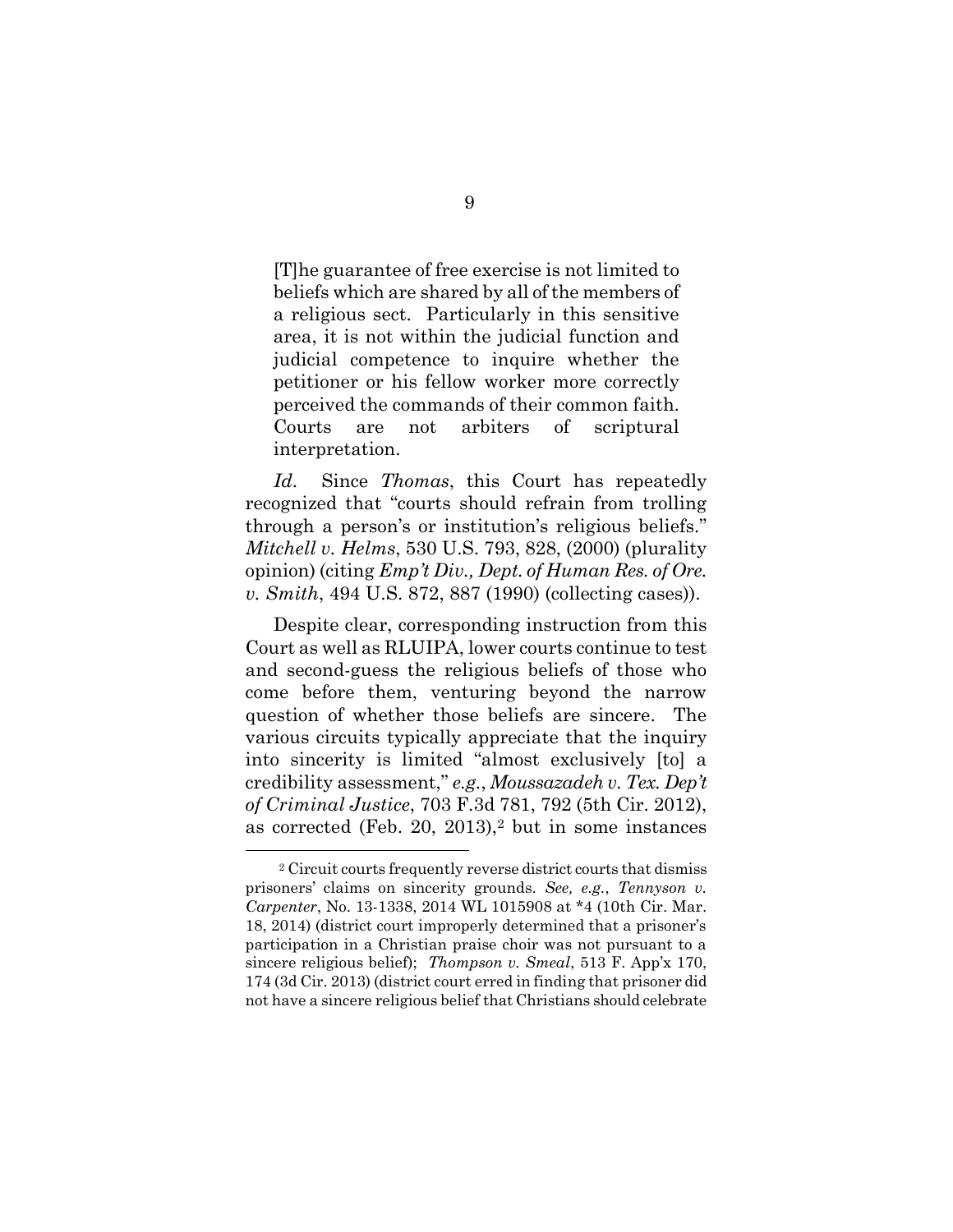circuits, district courts and prison officials struggle to get the message.

Three examples from within the past year are illustrative of the misconceptions that continue to plague prisons and lower courts. First, a Tennessee district court found that two Jewish prisoners were unlikely to establish that their kosher diet requests were sincere, specifically because they "failed to cite *any religious authority* suggesting that failure to eat ceremonially slaughtered meat somehow violates the tenets of their faith." *Roberts v. Schofield*, No. 11-cv-1127, 2014 WL 1028427 at \*2 (M.D. Tenn. Mar. 18, 2014) (emphasis added). Second, the Third Circuit held that a Muslim prisoner's request for a diet of halal meat was properly denied at the threshold (*not* at the strict-scrutiny phase) simply because "most Muslims incarcerated within [Pennsylvania] eat the alternative protein diet or the no animal products diet." *Riley v. DeCarlo*, 532 F. App'x 23, 28-29 (3d Cir. 2013). Third, the Florida Department of Corrections enacted an allencompassing program of religious diets that denied kosher meals to prisoners who failed to satisfy "a process of interviews and follow-up investigation that focuse[d] on the prisoner's knowledge of religious dogma," and went as far as having prison chaplains

Christmas and Easter communally); *Moussazadeh*, 703 F.3d at 791-92 (district court should not have found that a prisoner was insincere in his Jewish beliefs because he occasionally purchased non-certified-kosher food). *But see Gardner v. Riska*, 444 F. App'x. 353, 355 (11th Cir. 2011) (affirming district court dismissal on sincerity grounds where defendants submitted evidence that inmate purchased non-kosher food).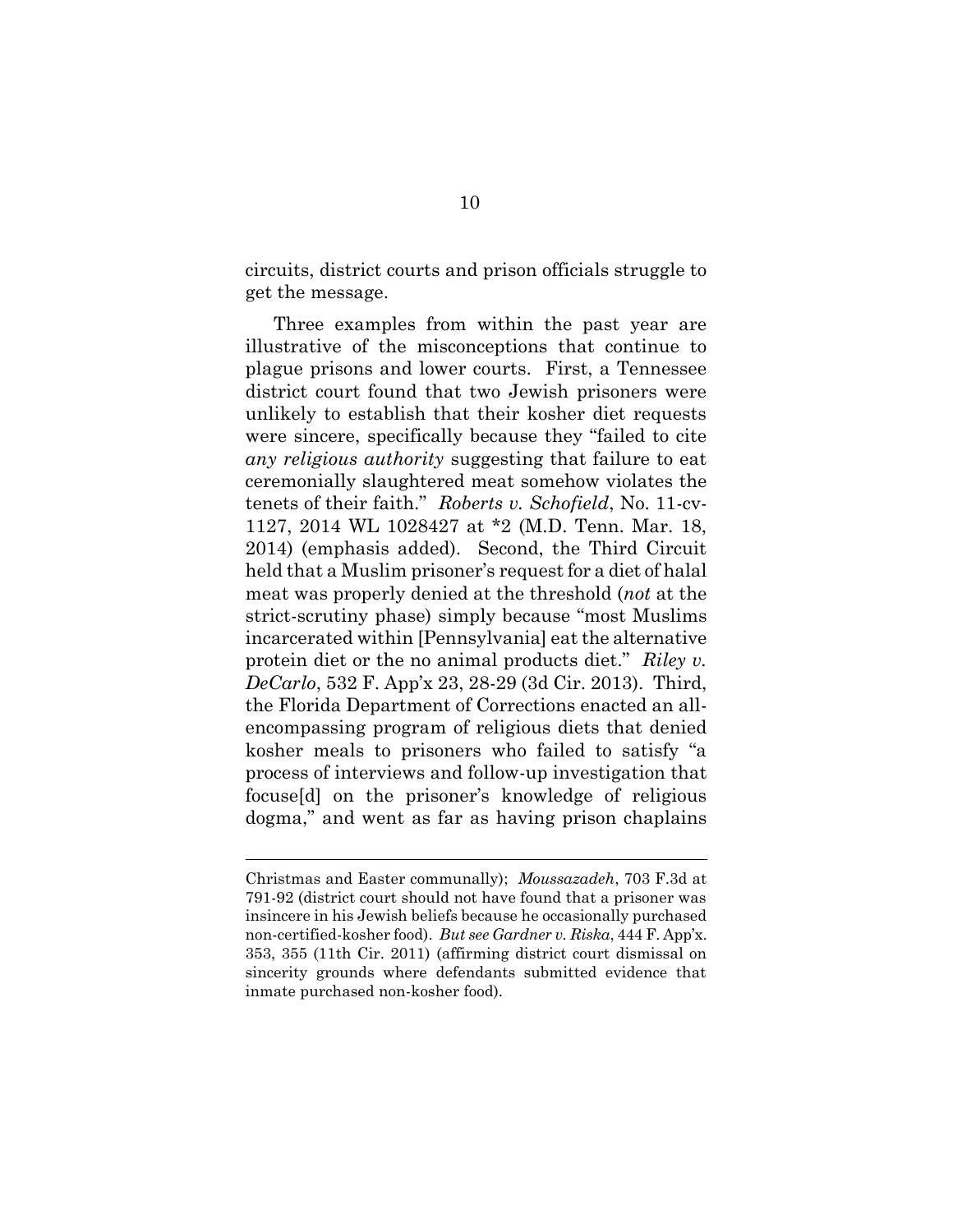"measure a prisoner's fidelity to a particular religion by conducting interviews, internet searches, inspecting prison records, and reviewing a prisoner's past religious activities." *United States v. Sec'y, Fla. Dep't of Corr.*, No. 12–cv–22958, 2013 WL 6697786 at \*12-13 (S.D. Fla. Dec. 6, 2013). The Southern District of Florida properly enjoined the program, finding that "Defendants' orthodoxy testing strays too far into the realm of religious inquiry, where government officials are forbidden to tread." *Id*. at \*13 (internal citations omitted).

Even if later corrected, such recurring governmental intrusion into religious belief and religious doctrine, particularly in reference to "orthodox" religious "authority," occasions serious concern. As this Court explained in *Thomas*, religious beliefs are protected on an individual, not sectarian, basis. *Thomas*, 450 U.S. at 715 ("Thomas drew a line, and it is not for us to say that the line he drew was an unreasonable one."). The sincere religious beliefs of adherents of all stripes deserve to be credited by the courts, regardless of whether they may be perceived as fringe.

To be sure, it does not follow from RLUIPA's breadth that any religious assertion by any prisoner is unassailable. *Cf*. 146 Cong. Rec. S7775 (daily ed. July 27, 2000) (joint statement of Sen. Hatch and Sen. Kennedy) (RLUIPA was structured to control frivolous prison litigation without barring meritorious challenges to restrictions on religious liberty). While the sincerity inquiry is narrow, it is also meaningful. Courts may properly scrutinize prisoners' religious protestations where their beliefs suspiciously align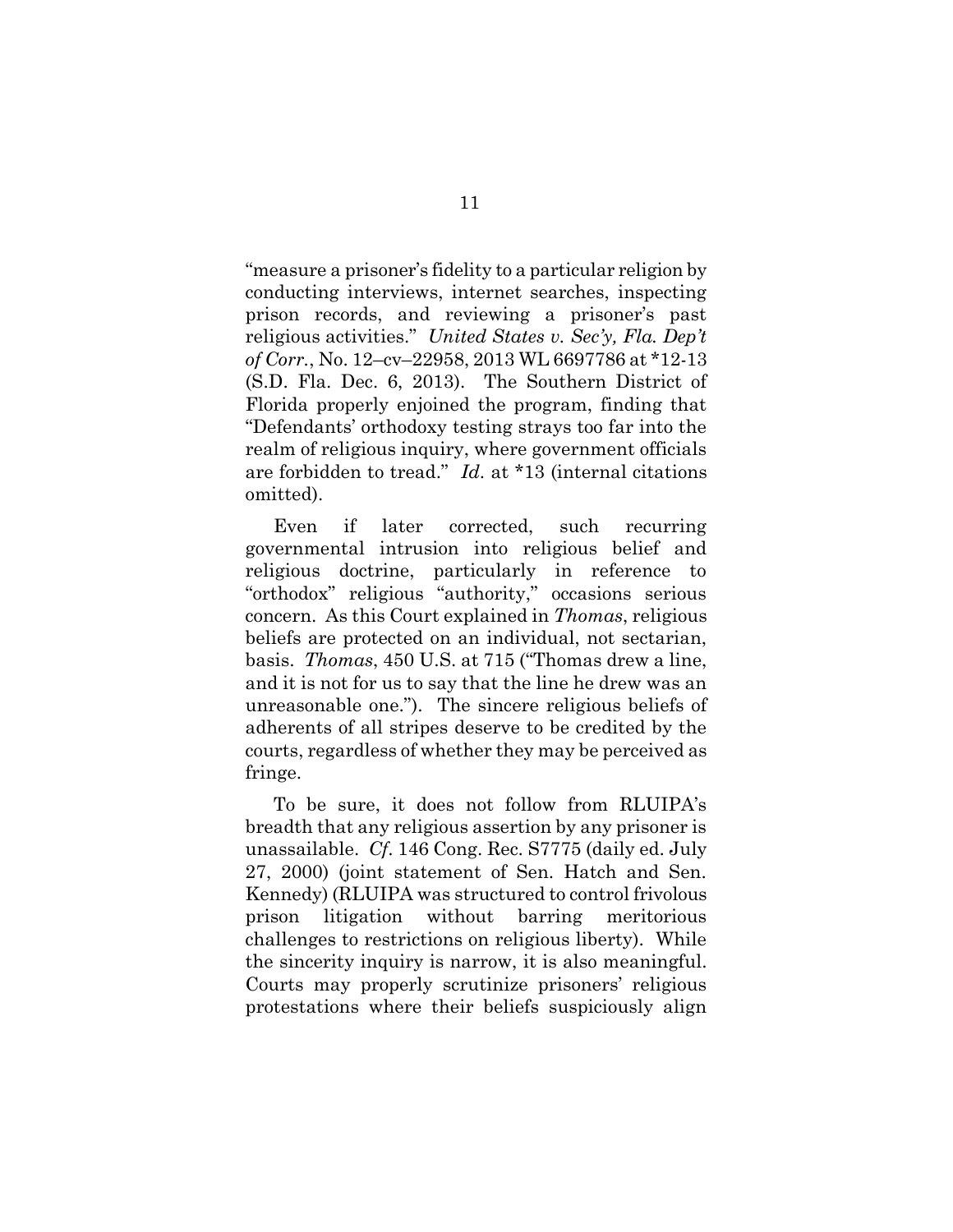with secular self-interests or are otherwise incredible. For example, the Tenth Circuit has found that a couple accused of marijuana trafficking could not be insulated from criminal prosecution on the basis that they had previously founded the Church of Cognizance, which worships marijuana. *See United States v. Quaintance*, 608 F.3d 717, 718-19 (10th Cir. 2010) (evaluating sincerity under the Religious Freedom Restoration Act). Because the evidence established that the Quaintances used their professed religious beliefs "as cover for secular drug activities," *id*. at 720, including by promising a courier that he would be legally safe to transact a \$100,000 marijuana deal provided he signed a church membership pledge, *id*. at 722, the trial court properly found the Quaintances' beliefs to be insincere, *id*. at 723. As *Quaintance* illustrates, narrow inquiry into sincerity will still bar the gate to frivolous RLUIPA claims.

The Court would do much good by reiterating that, under RLUIPA, the government should not sit in judgment of either the orthodoxy of beliefs or the orthopraxy of behaviors. Instead, prison officials and judges should undertake only a narrow assessment one sufficient to assure themselves that the religious beliefs of the prisoners seeking accommodation are genuine. *See Thomas*, 450 U.S. at 716.

## **B. Certain Lower Courts Are Improperly Insisting That Prisoners Prove Practices Are Central To Their Faith**

While RLUIPA does not itself define the term "substantial burden," Congress intended the term to codify this Court's definition from free exercise cases preceding *Smith*, 494 U.S. at 872. *See* 146 Cong. Rec.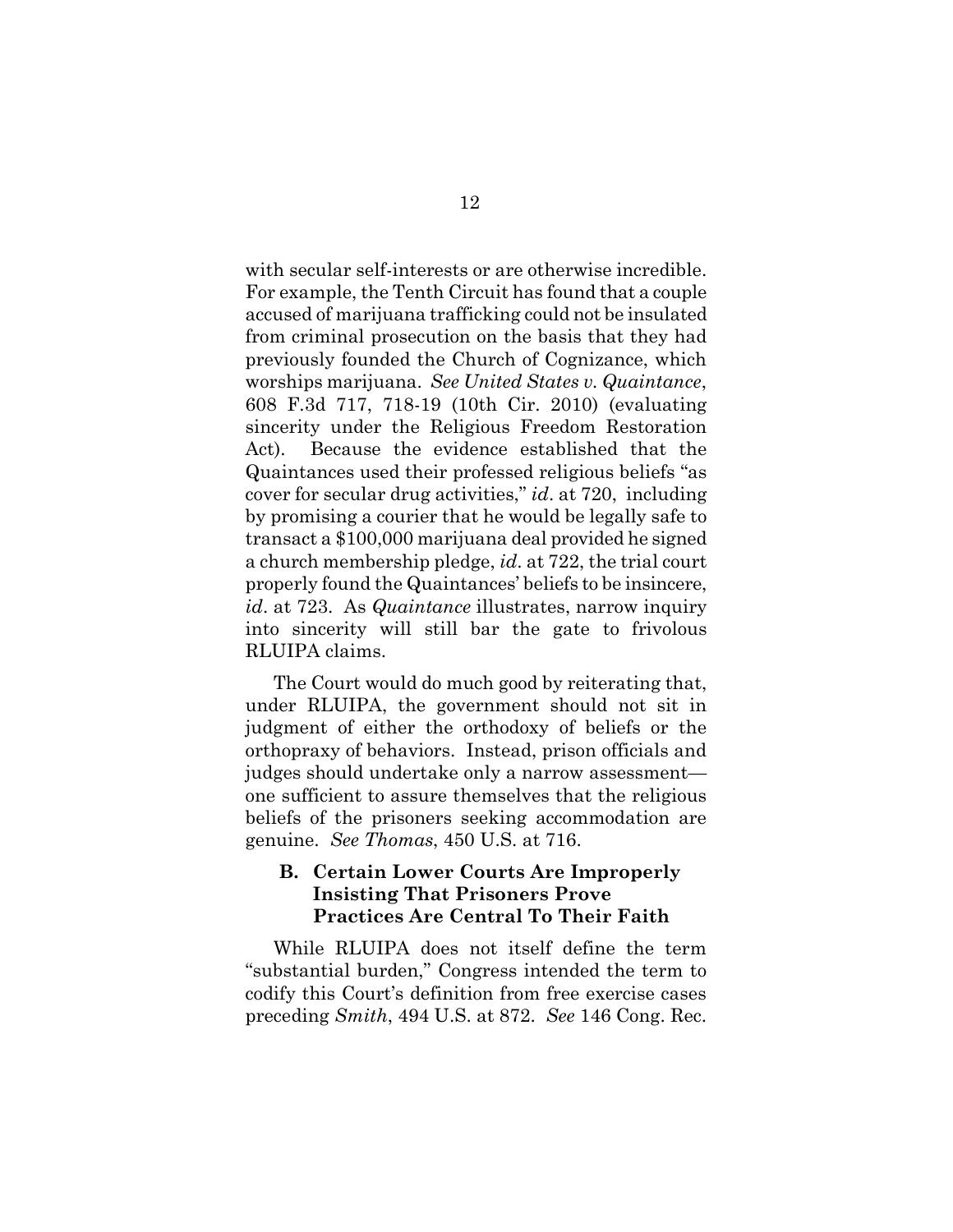16,700 (2000); *cf. also* 42 U.S.C. § 2000bb. As the Tenth Circuit has aptly summarized (on the basis of this Court's precedents), religious exercise is substantially burdened when a government:

(1) requires participation in an activity prohibited by a sincerely held religious belief, or

(2) prevents participation in conduct motivated by a sincerely held religious belief, or

(3) places substantial pressure on an adherent either not to engage in conduct motivated by a sincerely held religious belief or to engage in conduct contrary to a sincerely held religious belief.

*Abdulhaseeb v. Calbone*, 600 F.3d 1301, 1315 (10th Cir. 2010) (citing *Thomas,* 450 U.S. at 717-18, and *Sherbert v. Verner,* 374 U.S. 398, 404 (1963)). The Tenth Circuit clarified that not every infringement on a prisoner's religious exercise will be substantial; a prisoner must demonstrate that the government's denial poses more than a mere inconvenience. *Abdulhaseeb*, 600 F.3d at 1316 (internal citations omitted). A majority of circuits have employed variations on the same test in order to identify accommodation denials that pose more than minor impediments to religious practice.<sup>3</sup> Courts

<sup>3</sup> *See, e.g.*, *LeBaron v. Spencer*, 527 F. App'x 25, 29 (1st Cir. 2013); *Hayes v. Tennessee*, 424 F. App'x 546, 555 (6th Cir. 2011); *Nelson v. Miller*, 570 F.3d 868, 878 (7th Cir. 2009); *Washington v. Klem*, 497 F.3d 272, 280 (3d Cir. 2007); *Lovelace v. Lee*, 472 F.3d 174, 187 (4th Cir. 2006); *Warsoldier v. Woodford*, 418 F.3d 989, 995-96 (9th Cir. 2005); *Adkins v. Kaspar*, 393 F.3d 559, 570 (5th Cir. 2004); *McEachin v. McGuinnis*, 357 F.3d 197, 202 (2d Cir. 2004). While "[m]ost of these courts have adopted some form of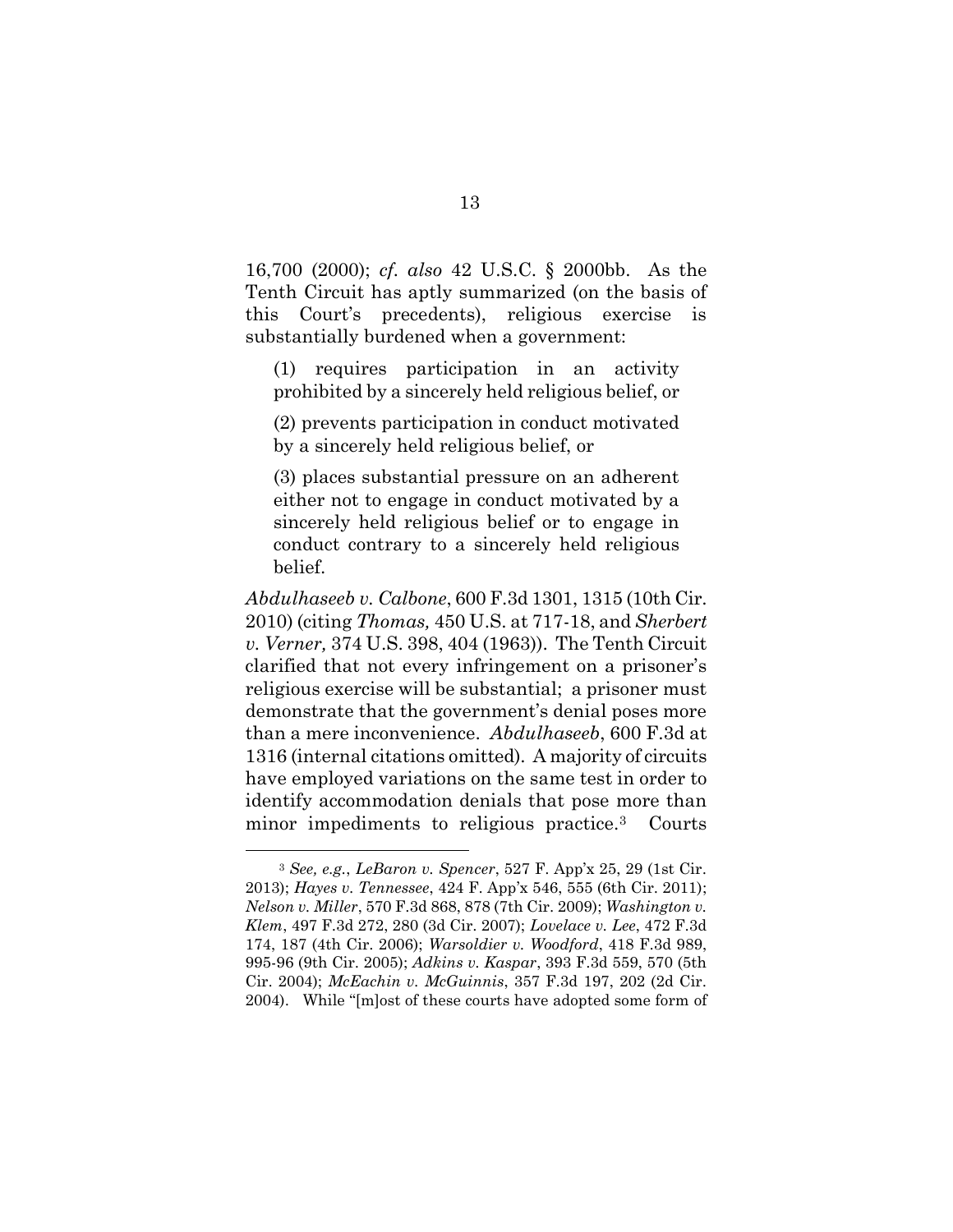routinely determine that prison restrictions on religious diets, possessions, worship, and grooming, impose substantial burdens.

The Tenth Circuit's approach in *Abdulhaseeb* is instructive. There, Madyun Abdulhaseeb requested halal meat consonant with his Islamic faith. *Abdulhaseeb*, 600 F.3d at 1306. Although other Muslims "may find a vegetarian or non-pork diet sufficient to satisfy Islam," the court found that Abdulhaseeb sincerely believed that his religious diet should include halal meats. *Id*. at 1314. In reversing summary judgment for the Oklahoma Department of Corrections, the Tenth Circuit held it reasonable to infer that the prison's "failure to provide a halal diet either prevents Mr. Abdulhaseeb's religious exercise, or, at the least, places substantial pressure on Mr. Abdulhaseeb not to engage in his religious exercise by presenting him with a Hobson's choice—either he eats a non-halal diet in violation of his sincerely held beliefs, or he does not eat." *Id*. at 1316-17.

Other circuits, however, have been more begrudging and approached the inquiry into substantial burden more harshly. According to the Eighth Circuit:

Substantially burdening one's free exercise of religion means that the regulation must significantly inhibit or constrain conduct or expression that manifests some central tenet of

the *Sherbert/Thomas* formulation," they have not done so uniformly, and "[t]he result of this practice has been to create several definitions of 'substantial burden,' with minor variations." *Klem*, 497 F.3d at 279.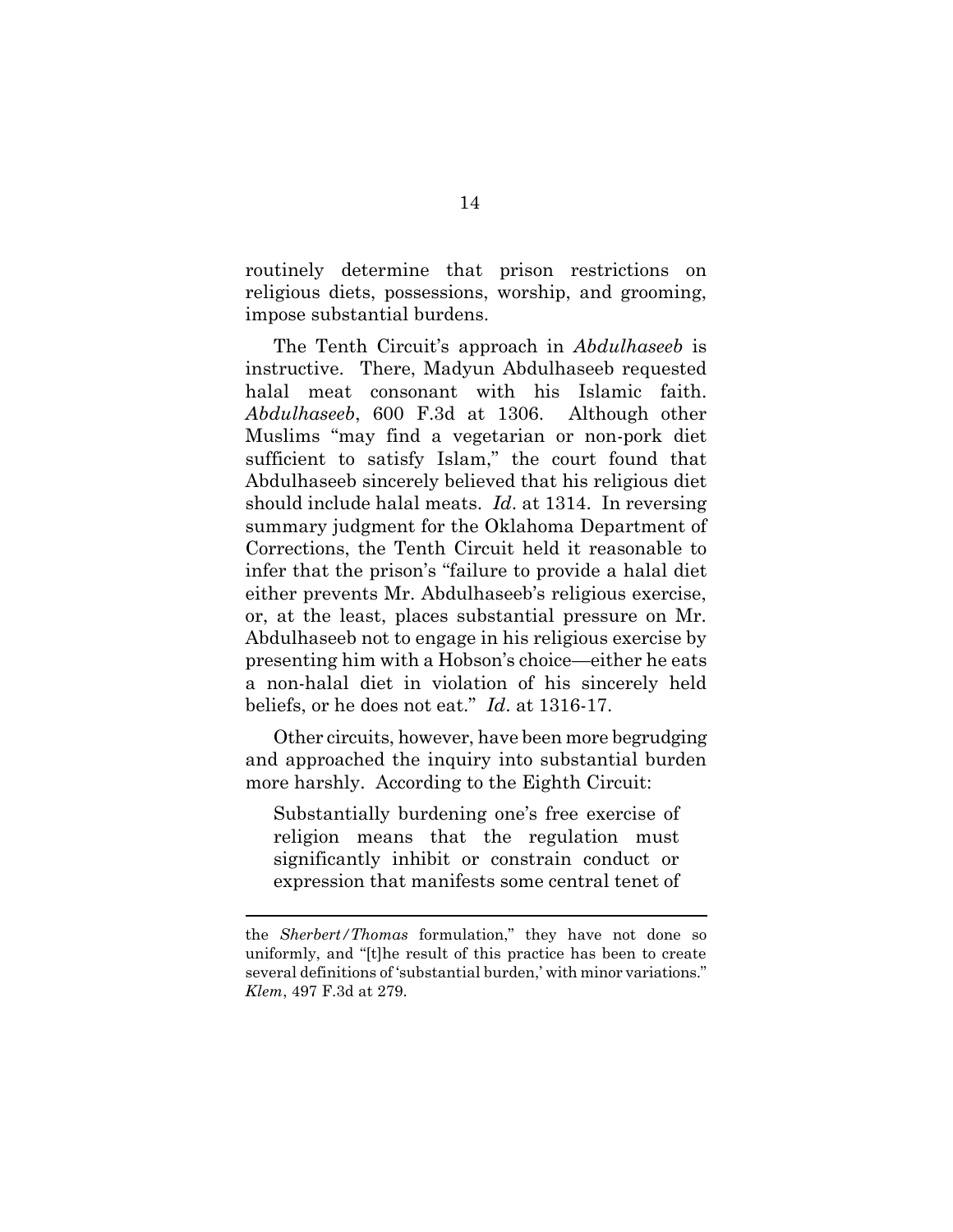a person's individual religious beliefs; must meaningfully curtail a person's ability to express adherence to his or her faith; or must deny a person reasonable opportunities to engage in those activities that are fundamental to a person's religion.

#### *Patel v. U.S. Bureau of Prisons*, 515 F.3d 807, 813 (8th Cir. 2008).

Such a formulation of the standard improperly focuses the inquiry into substantial burden on the *centrality* of the belief. But RLUIPA's plain terms should foreclose that result: the text defines "religious exercise" to include "any exercise of religion, whether or not compelled by, or central to, a system of religious beliefs."  $42 \text{ U.S.C.}$  §  $2000 \text{cc} \cdot 5(7)(\text{A})$ . Nevertheless, the Eleventh Circuit has followed the Eighth Circuit's lead, holding that an Odinist prisoner could not prove he was substantially burdened because he failed to marshal authoritative religious sources demonstrating that his requested items were "fundamental" to his faith. *Smith v. Governor of Ala.*, No. 13-cv-11173, 2014 WL 1303920 at \*4-5 (11th Cir. Apr. 2, 2014). The Eighth and Eleventh Circuits' approaches deviate from the framework articulated by this Court, then codified by Congress in RLUIPA. *See Thomas*, 450 U.S. at 718 (government imposes substantial burden when it "put[s] substantial pressure on an adherent to modify his behavior and to violate his beliefs."); *see also* 42 U.S.C. § 2000cc-5(7)(A).<sup>4</sup>

<sup>4</sup> The Seventh Circuit has also articulated a heightened approach to substantial burdens that, while different from the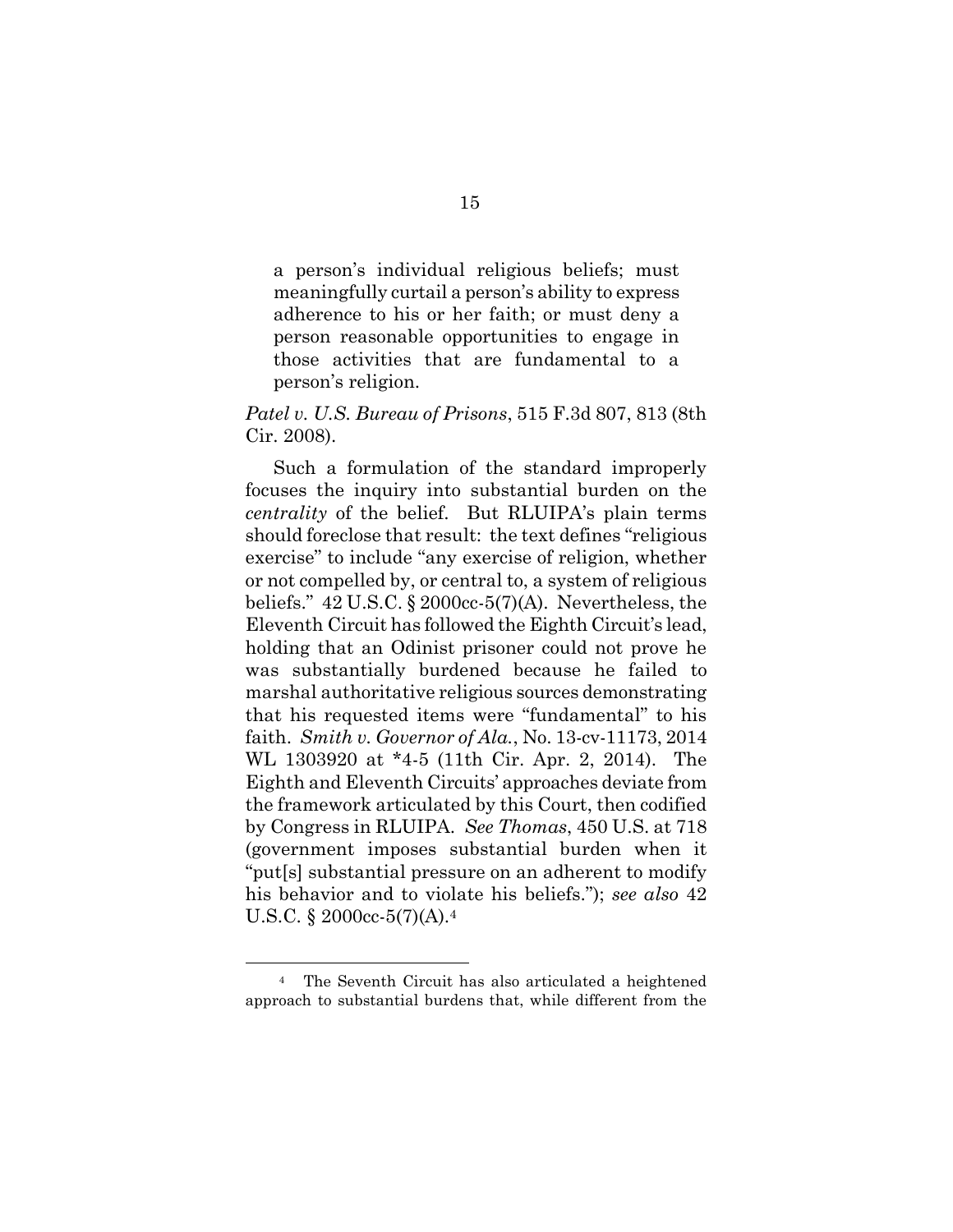This divergence in standards has inevitably led to inconsistent assessments of substantial burdens, even where similar facts are presented. In *Patel*, the Eighth Circuit held that a Muslim prisoner could not prove a substantial burden on his religious diet, because he had the option of purchasing halal meals from the commissary. *Patel*, 515 F.3d at 814 ("Requiring him to purchase commissary meals does not significantly inhibit, meaningfully curtail, or deny Patel a reasonable opportunity to practice his religion."). Applying the friendlier standard, however, the Fifth Circuit held that a Jewish inmate being "forced to pay for his kosher meals" "substantially burdens his ability to exercise his religious beliefs." *Moussazadeh,* 703 F.3d at 794.

Similarly, the court in *Walls v. Schriro*, No. 05-cv-2259, 2008 WL 544822 at \*5 (D. Ariz. Feb. 26, 2008) found a substantial burden could arise from a Hare Krishna prisoner's "sincere belief that eating meals prepared by Hare Krishna devotees", and free from meat, garlic, onions, eggs, and caffeine, "is a requirement of his faith." Less than a year later, a West Virginia court determined that there was no substantial burden for a Hare Krishna inmate to eat meals prepared by those who did not share his faith. *Blake v. Rubenstein*, No. 08–cv–00906, 2009 WL 772924 at \*5 (S.D. W.Va. Mar. 17, 2009)

Eighth Circuit's rule, seems unsympathetic to prisoners' interests. *See Koger v. Bryan*, 523 F.3d 789, 798 (7th Cir. 2008) (Noting that a substantial burden is one that "necessarily bears direct, primary, and fundamental responsibility for rendering religious exercise . . . effectively impracticable.").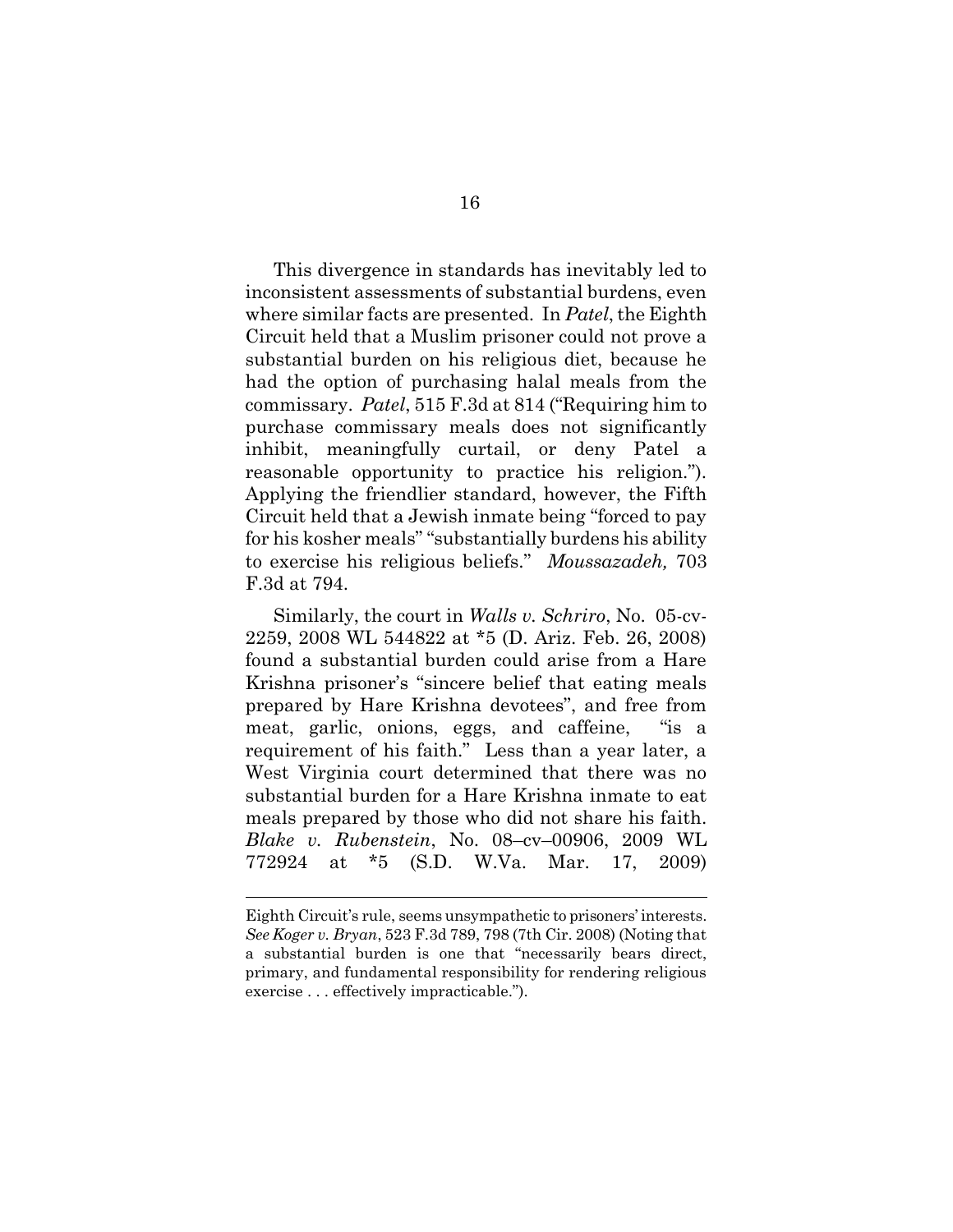(distinguishing *Walls* because the inmate there alleged two separate burdens, while in *Blake* the plaintiffs only alleged one).

Lower courts' confusion is not limited to dietary accommodations. District courts similarly fracture as to the religious items prisoners can possess. They have reached different results, for example, regarding the possession of prayer oil. One district court found that denying prayer oil to a Muslim plaintiff constituted a substantial burden because it forced him to "refrain from religiously motivated conduct." *Charles v. Verhagen*, 220 F. Supp. 2d 937, 946 (W.D. Wis. 2002) *aff'd*, 348 F.3d 601 (7th Cir. 2003). Another disagreed and found no substantial burden; while recognizing that prayer oil may be desirable, it deemed oil less than essential to Shia Islam practice. *Sareini v. Burnett*, No. 08-cv-13961, 2011 WL 1303399 at \*4 (E.D. Mich. Mar. 31, 2011). A third district court determined that denying prayer oil to a Shetaut Neter adherent did not constitute a substantial burden because he was "able to carry out . . . nearly all other aspects of his religious faith." *See Curry v. Calif. Dep't of Corr.*, No. 09-cv-03408, 2012 WL 968079 at \*6**-**7 (N.D. Cal. Mar. 21, 2012). The *Curry* decision reflects a recurring legal error: lower courts conclude that, so long as a prisoner can practice *some* aspects of his religion, prohibiting *other* aspects does not impose a substantial burden.<sup>5</sup>

<sup>&</sup>lt;sup>5</sup> The district court in the instant appeal made this same error. J.A. at 176-77 (refusal to allow Muslim prisoner to grow a beard did not impose a substantial burden, because Mr. Muhammad had been separately provided a prayer rug, a religious advisor, and a religious diet).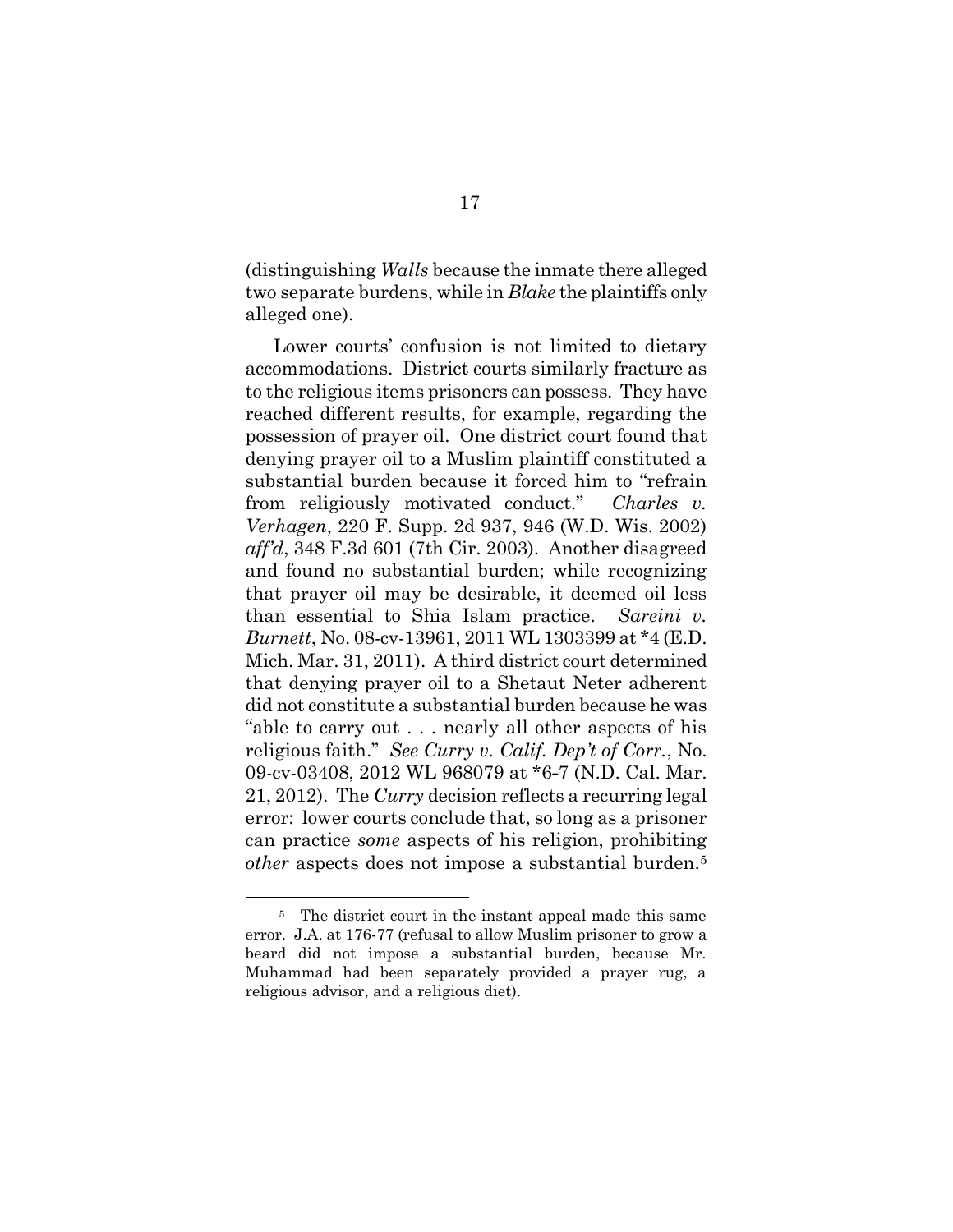RLUIPA, however, protects individual acts of religious exercise, not just holistic religious adherence. *See, e.g.*, *Perez v. Frank*, No. 06-cv-00248, 2007 WL 1101285 at \*9 (W.D. Wis. Apr. 11, 2007) ("RLUIPA protects individual acts of piety, regardless of their centrality.").

The discrepancies in legal analysis extend to group worship as well. Multiple courts have found that forbidding group worship imposes substantial burdens. *See, e.g.*, *Phillips v. Ayers*, No. 07-cv-2897, 2010 WL 1947015 at \*8 (C.D. Cal. Jan. 14, 2010) (preventing Muslim prisoner from attending Friday Jumah Prayer Service was a substantial burden); *Meyer v. Teslik*, 411 F. Supp. 2d 983, 990 (W.D. Wis. 2006) (Native American's ability to "engage[ ] in silent prayer is not, by itself, justification for forbidding his participation in communal worship."). Other courts, however, have questioned whether group worship is sufficiently critical. *See, e.g.*, *Selby v. Caruso*, No. 09-cv-152, 2010 WL 3892209 at \*4 (W.D. Mich. Aug. 20, 2010) *report and recommendation adopted*, 09-cv-152, 2010 WL 3852350 (W.D. Mich. Sept. 29, 2010) (no substantial burden where a Christian prisoner failed to allege that group worship was "central and fundamental" to his religious beliefs). Still others have determined that denying group worship is not a substantial burden, where a prisoner has alternative forms of practice. *See, e.g.*, *Kaufman v. Pugh*, 733 F.3d 692, 697 (7th Cir. 2013) ("There was no evidence that he would be unable to practice atheism effectively without the benefit of a weekly study group."); *Reischauer v. Jones*, No. 06-cv-149, 2009 WL 232625 at \*9 (W.D. Mich. Jan. 29, 2009) ("The failure to provide a group service did not prevent Plaintiff from worshiping on his own, from worshiping with a small group of other prisoners, or from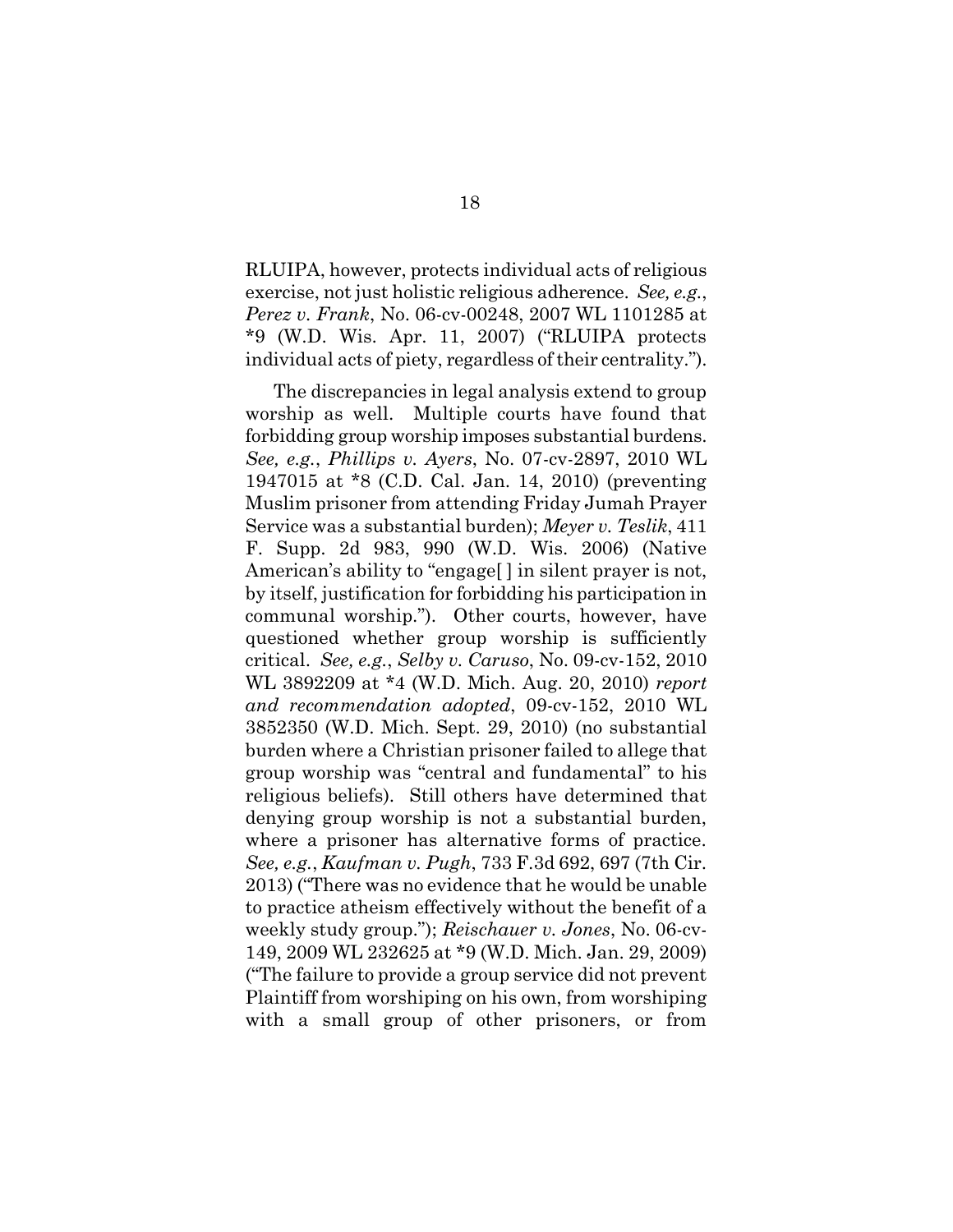worshiping with a Muslim cleric or religious volunteer."). These are but a few examples among many where lower courts have reached opposing conclusions on similar facts simply because they applied different standards for identifying substantial burdens.

*Amici* respectfully urge this Court to hold that government imposes a substantial burden upon prisoners' religious exercise whenever it pressures adherents to modify or forsake their religious beliefs, regardless of whether those beliefs are fundamental to their faith. This Court's articulation of that standard would do much to ameliorate the disparities highlighted *supra*.

## **II. LOWER COURTS HAVE COMPROMISED STRICT SCRUTINY IN DEFERRING TO PRISON ADMINISTRATORS**

Once a prisoner demonstrates a substantial burden on his or her religious exercise, the burden of evidence and persuasion shifts to the government to satisfy strict scrutiny. 42 U.S.C.  $\frac{2000}{c}$ -1(a). Thus, the government must demonstrate "that imposition of the burden on that person (1) is in furtherance of a compelling governmental interest; and (2) is the least restrictive means of furthering that compelling governmental interest." *Id*.

The government cannot, consistent with its statutory burden, obtain judicial deference merely by invoking its general interests in safety and security (which of course are always operative in the prison setting). Rather, the government must demonstrate why it needs to impose each substantial burden at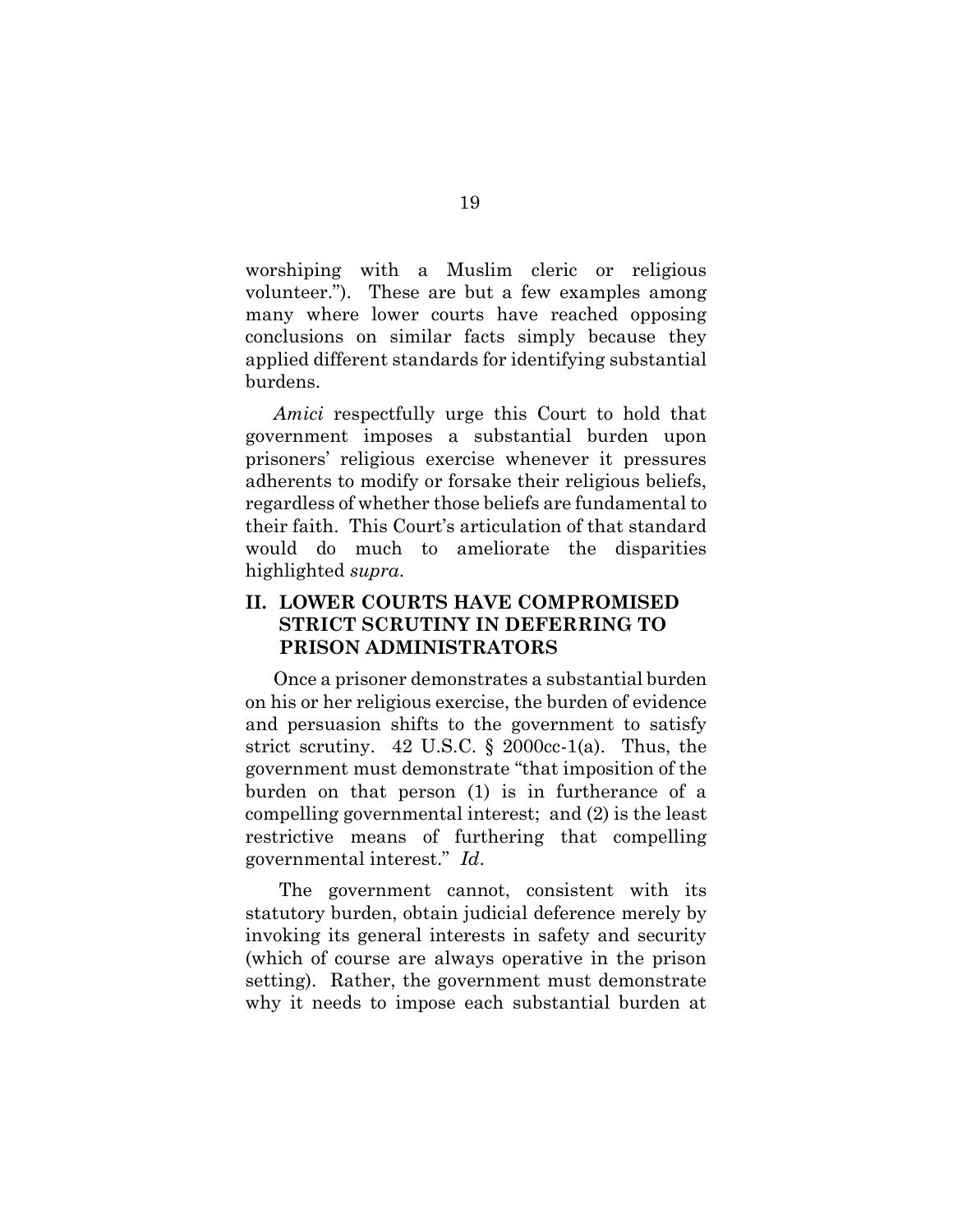issue on each individual prisoner in order to further its compelling interests. Moreover, the government must prove that it considered less restrictive means before concluding that none affords a viable alternative for meeting its compelling interests. In scrutinizing such purported proof, courts should examine any inconsistent applications of prison policies. On this point, too, lower courts appear confused and in need of this Court's guidance.

## **A. Certain Lower Courts Are Improperly Crediting Generalized Prison Interests When Evaluating Whether Specific Burdens Find Compelling Justification**

This Court has addressed an analogous statutory prescription regarding compelling governmental interests under the Religious Freedom Restoration Act ("RFRA"), 42 U.S.C. § 2000bb, *et. seq. See Gonzales v. O Centro Espirita Beneficente Uniao do Vegetal*, 546 U.S. 418, 436 (2006) (noting that RLUIPA "allows federal and state prisoners to seek religious accommodations pursuant to the same standard as set forth in RFRA."). *O Centro* explained that statutory regimes calling for strict scrutiny "should be adjudicated in the same manner as constitutionally mandated applications of the test." *Id*. at 430. Strict scrutiny, as codified, "requires the Government to demonstrate that the compelling interest test is satisfied through application of the challenged law 'to the person'— the particular claimant whose sincere exercise of religion is being substantially burdened." Id. at 430-31. When asserting a compelling interest, the government must do more than offer a "mere invocation of the general characteristics" of "broadly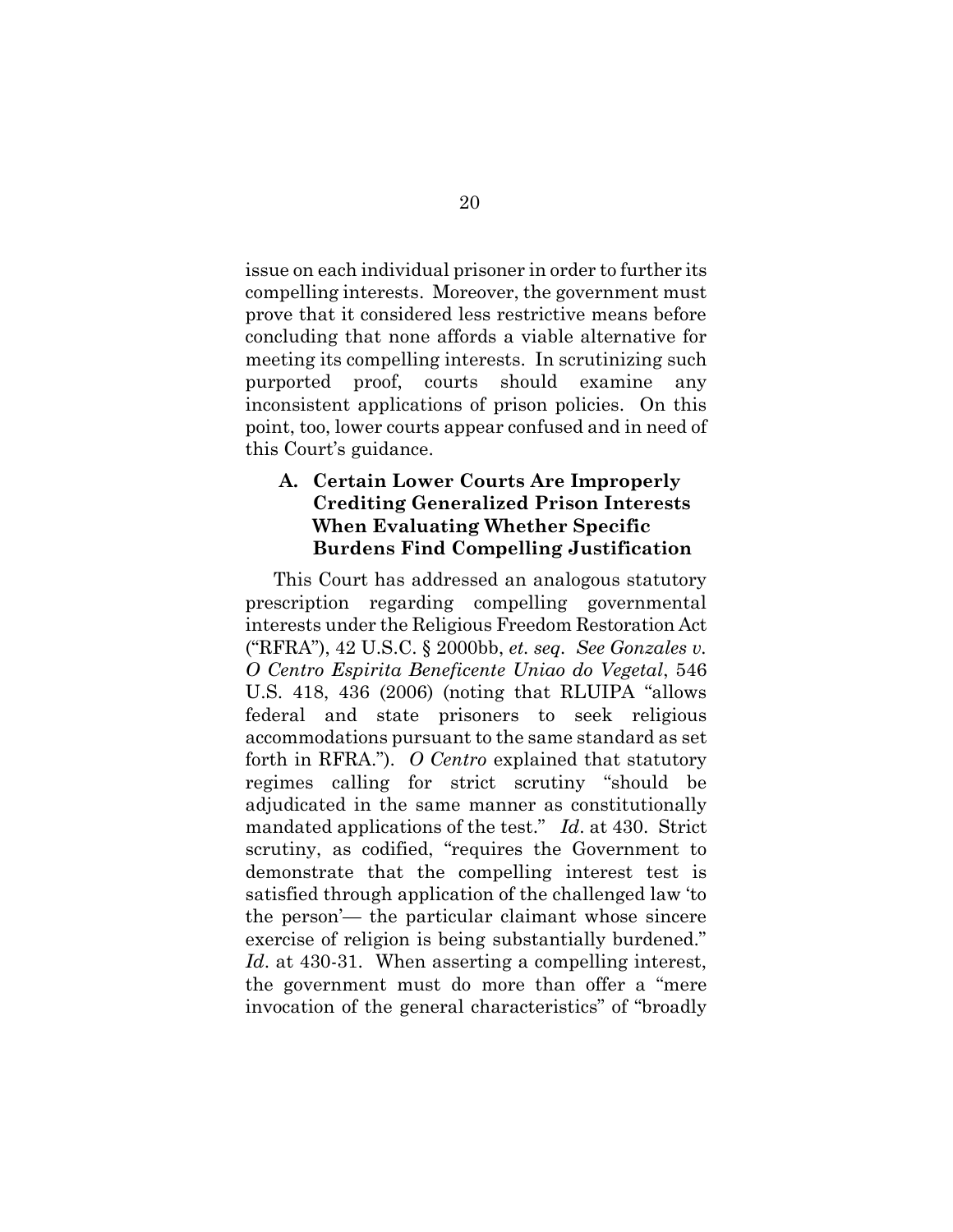formulated interests." *Id*. at 431, 439. Instead, the statute calls for a "case-by-case determination of the question, sensitive to the facts of each particular claim." *Id*. at 431 (quoting *Smith*, 494 U.S. at 899 (O'Connor, J., concurring)). At the same time, the caseby-case inquiry under RLUIPA should proceed with "due deference to the experience and expertise of prison and jail administrators in establishing necessary regulations and procedures to maintain good order, security and discipline, consistent with consideration of costs and limited resources." *Cutter*, 544 U.S. at 722-23.

The Tenth Circuit recently applied strict scrutiny in the prison context consistent with this Court's instructions. *Yellowbear v. Lampert*, 741 F.3d 48, 58 (10th Cir. 2014). Andrew Yellowbear, a member of the Northern Arapaho Tribe, sought to access the prison's existing sweat lodge for purposes of his religious exercise. *Id*. at 53. The prison refused to provide him with any access, citing safety and cost concerns. *Id*. The Tenth Circuit rejected the prison's "abstract" concerns, noting that counsel's argument "about the 'inherent dangers' of sweat lodges finds precisely no support" in the evidence proffered below. *Id*. at 58. The prison also offered no evidence of actual costs, prompting the Tenth Circuit to explain that strict scrutiny cannot "be satisfied by the government's bare say-so." *Id*. at 59. While acknowledging that prison officials may receive deference once they set forth detailed record evidence supporting their positions, the Tenth Circuit held that "prison officials may [not] declare a compelling governmental interest by fiat." *Id*. at 59. Particularly where prison officials daily undertook the same security procedures for inmates'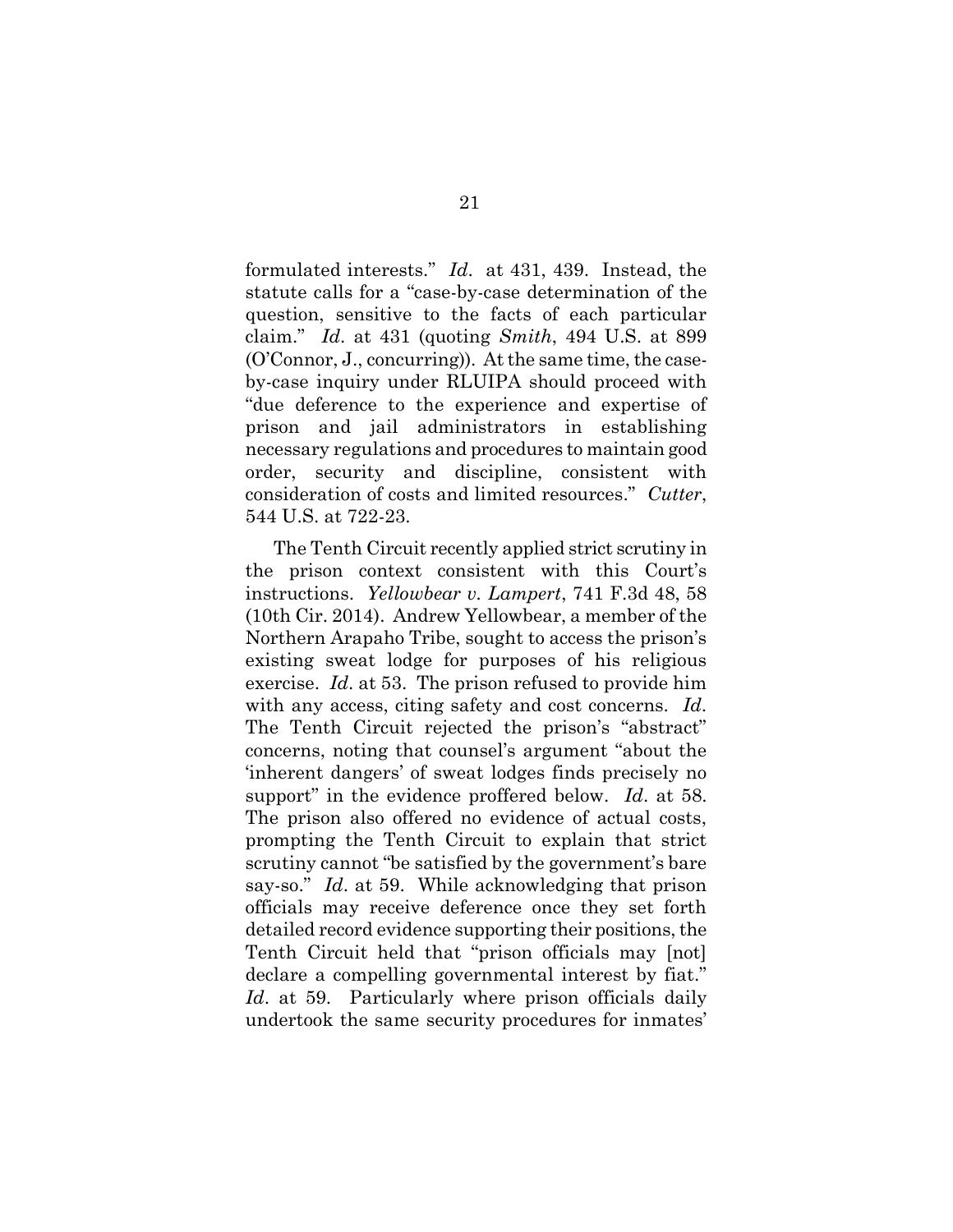medical needs that they eschewed for inmates' religious practice, they failed to establish a compelling interest. *Id*. at 60.<sup>6</sup>

By contrast, the Eighth Circuit deferred generously when affirming a Missouri prison's refusal to provide a sweat lodge for a Cherokee inmate. *Fowler v. Crawford*, 534 F.3d 931, 933 (8th Cir. 2008). The Eighth Circuit announced that "A prison's interest in order and security is always compelling." *Id*. at 939. After examining the evidence, the Eighth Circuit stated that the prison officials had "exercised their discretion and determined that a sweat lodge at [the prison] jeopardizes prison safety and security to an unacceptable degree. This is precisely the exercise of discretion to which RLUIPA requires us to defer." *Id*. at 943. Whatever the state of the record in that case, the Eighth Circuit's legal view of "required deference" and interests that are "always compelling" seems out of place in the context of RLUIPA and its call for strict scrutiny. What is more, since the *Fowler* case, the Eighth Circuit and district courts within it have granted near-automatic deference to prison officials'

<sup>6</sup> Other circuits have also strictly analyzed prison assertions of compelling interests. *See, e.g.*, *Moussazadeh*, 703 F.3d at 794 (Texas prison failed to link its interests in security and cost control to refusing to provide a Jewish man with kosher food); *Klem*, 497 F.3d at 284 (Pennsylvania prison did not have a compelling interest in order or safety when it barred a Children of the Sun Church practitioner from possessing more than ten books at any time); *Lovelace*, 472 F.3d at 190 (Court refused to "rubber stamp" a Virginia prison's "superficial" explanation as to why banning a Nation of Islam adherent's Ramadan observance fulfilled a compelling interest).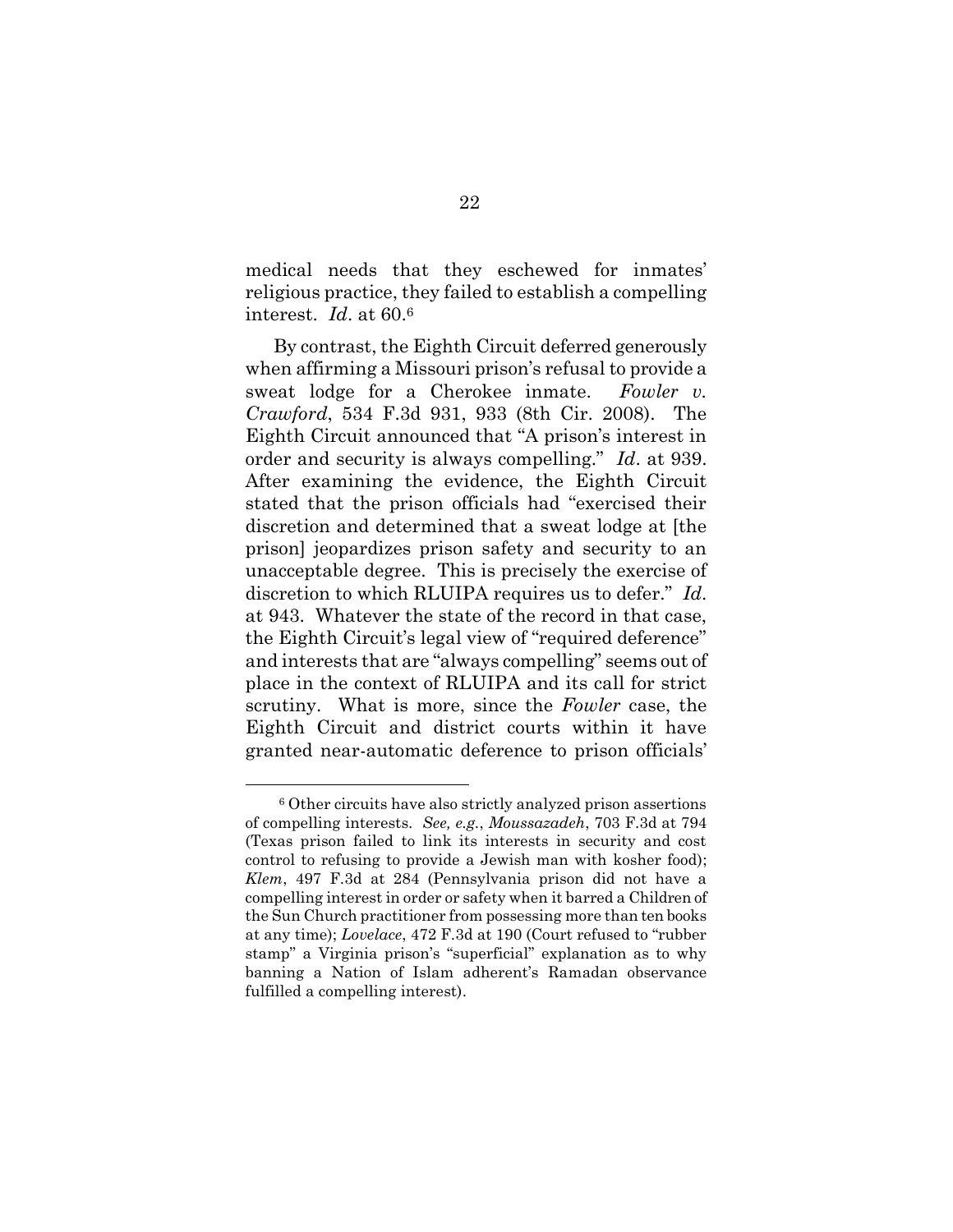claims of compelling interests.<sup>7</sup> *See, e.g.*, *Singson v. Norris,* 553 F.3d 660, 662-63 (8th Cir. 2009) (denying a Wiccan access to tarot cards in his cell because of deference to prison's assertions of safety and security); *Jihad v. Fabian*, No. 09-cv-1604, 2011 WL 1641767 (D. Minn. May 2, 2011) (refusing to allow Muslim to pray five times a day outside his cell, away from the toilet, due to deference to institutional security). Indeed, the Eighth Circuit's liberal deference is manifest in this case. *See* J.A. at 184-87.<sup>8</sup>

Differences over deference have translated to contrasting rulings regarding accommodations owed to prisoners who adhere to the Nation of Gods and Earth ("NGE"), a religion that formed during the 1960s Black Muslim movement and shares its roots with the Nation of Islam. *See Marria v. Broaddus*, No. 97-cv-8297, 2003 WL 21782633 at \*5 (S.D.N.Y. July 31, 2003).

<sup>7</sup> A different panel of the Eighth Circuit recently pushed back against this acquiescence to prison officials, finding that South Dakota failed to satisfy strict scrutiny in banning all tobacco use by Lakota Sioux prisoners. *Native Am. Council of Tribes v. Weber*, No. 13-1401 and 13-2745, 2014 WL 1644130 at \*7 (8th Cir. Apr. 25, 2014) (Bright, J.).

<sup>8</sup> The Eleventh and Fifth Circuits have similarly deferred to stated security concerns in the prison context. *See, e.g.*, *Knight v. Thompson*, 723 F.3d 1275, 1284 (11th Cir. 2013), *petition for cert. filed* No. 13-955, 2014 WL 546539 (Feb. 6, 2014) (forbidding Native American from growing long hair furthered compelling interest in Alabama prison security, discipline, hygiene, and safety); *Thunderhorse v. Pierce*, 364 F. App'x 141, 146 (5th Cir. 2010) (forbidding Native American Shaman from growing long hair furthered compelling interest in Texas prison security).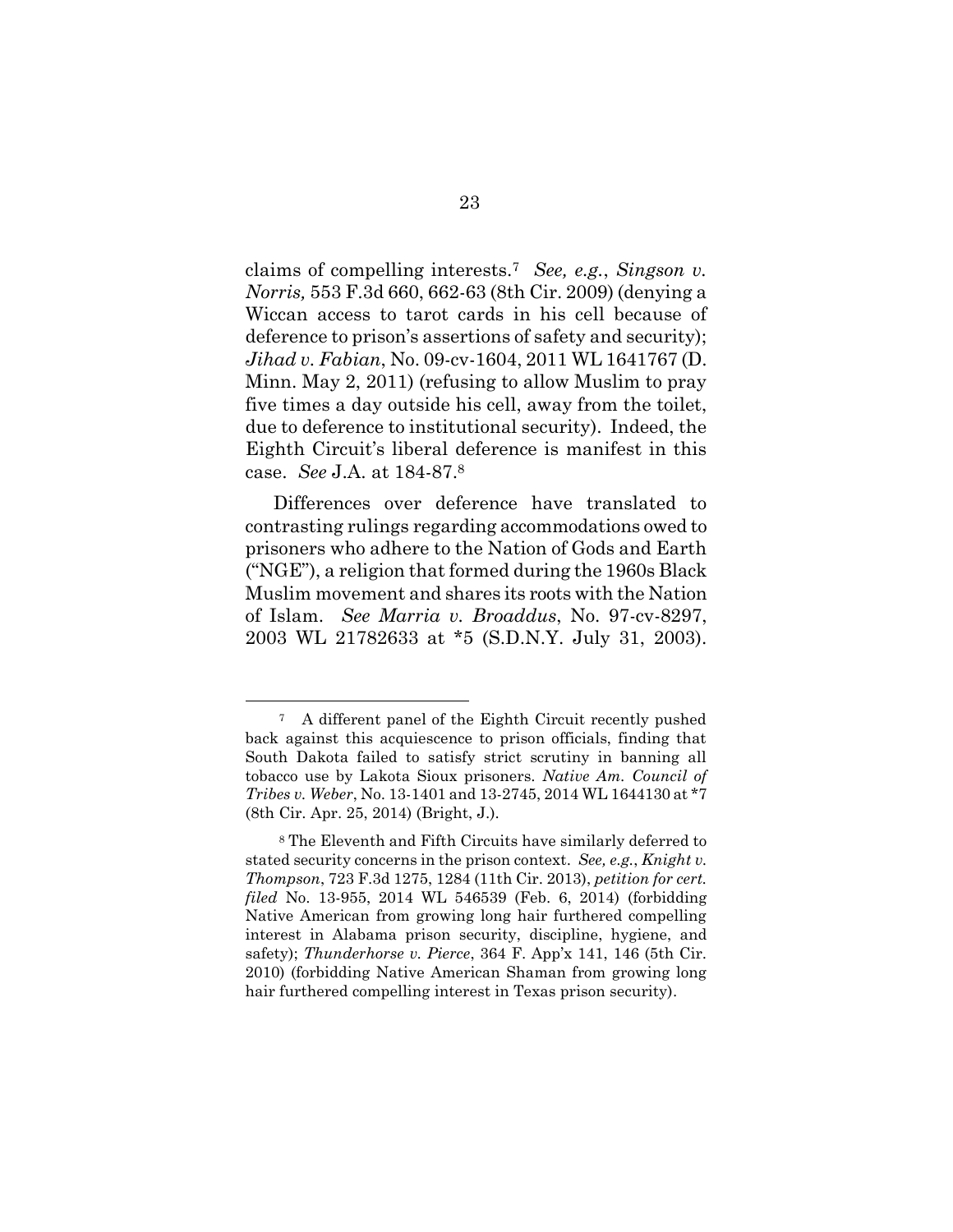Lower courts have split as to whether NGE is entitled to *any* religious accommodations under RLUIPA.

In the *Marria* case, NGE member Marria brought suit under RLUIPA to challenge the New York Department of Corrections' complete ban on all NGE gatherings, fasting, literature, and other materials. *Id*. at \*4-5. After determining that plaintiff held sincere religious beliefs, *id*. at \*12, and that those beliefs had been substantially burdened, *id*. at \*13-14, the district court shifted the burden to New York to satisfy strict scrutiny, *id*. at \*14. At that stage, although the court agreed with New York that prison safety, security, and order are compelling interests generally, it held that the prison had failed to prove that it had a compelling interest specifically in designating NGE as a security threat and banning all religious activities and literature. *Id*. at \*14-18. The court refused to "abdicate its role" in applying strict scrutiny, refused to allow the prison to "merely brandish the words 'security' and 'safety'", and refused to defer to the prison's "*post hoc* justifications." *Id*. at \*14. The court ordered the prison to provide plaintiff with the requested NGE literature, and remanded for the prison to appropriately tailor its provision of the requested religious meetings, fasting schedules, and other accommodations. *Id*. at \*19-21.

Earlier this year, however, a Virginia district court reached the opposite result: it deferred to the prison's classification of NGE as a gang, and upheld a ban on NGE meetings, literature, and other materials. *Coward v. Jabe*, No. 10-cv-147, 2014 WL 932514 at \*1 (E.D. Va. Mar. 10, 2014). The court assumed without deciding that NGE constituted a religion, *id*. at \*4, but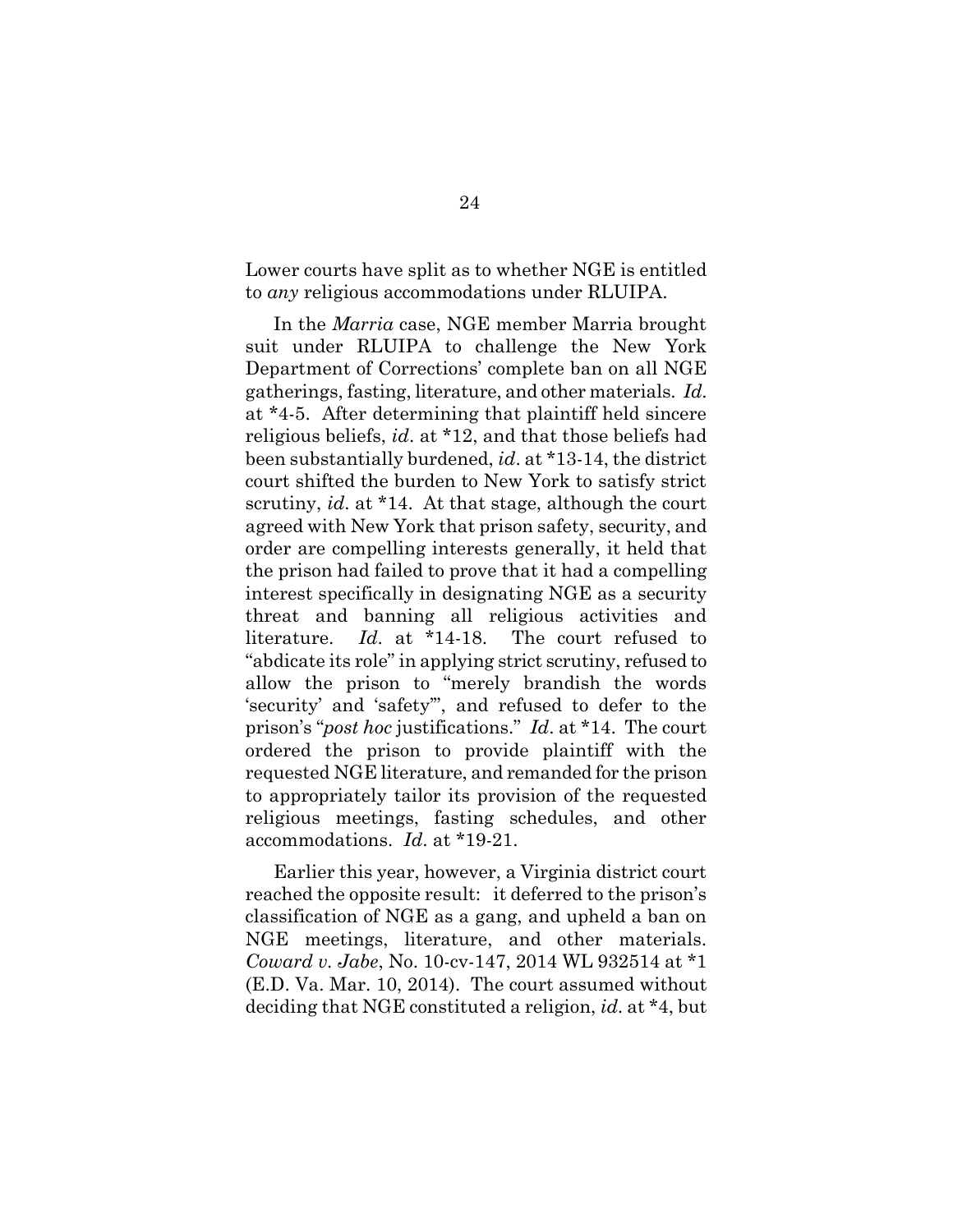then deferred to the prison's assessment that NGE "poses a threat to prison safety," *id*. at \*5. Although the plaintiff presented affidavits from NGE adherents attesting that the faith did not condone violence or racism, the court ruled that a complete ban was justified because prison officials had established that *some* NGE members engaged in those activities. *Id*. at \*5. This stands in direct contrast to *Marria*, where the court acknowledged that some members of the NGE faith "have committed crimes or otherwise violated prison regulations" before adding that "Catholics, Protestants, Jews, Muslims, NOI, etc. . . . likewise violate prison regulations . . . but no one would suggest that such facts preclude the classification of these recognized groups as religions deserving of First Amendment protection." *Marria*, 2003 WL 21782633 at \*17.

Consistency commends that lower courts take the same strict approach to scrutiny under RLUIPA. This means that prison officials should be required to prove, with record evidence, their compelling interest in applying the specific restriction under challenge against the specific prisoner who is burdened. A prison must demonstrate that its interest is compelling when applied "to the person," not just in the abstract. 42 U.S.C. §2000cc-1(a). In *O Centro*, for example, the government failed to demonstrate that it had compelling interests in specifically preventing a 130 member branch of a Brazilian Christian Spiritist sect from importing the controlled substance *hoasca* for religious use. *O Centro*, 546 U.S. at 437. Just as the federal government cannot invoke the broad characteristics of controlled substances to justify a specific ban on sacramental use by a single sect, prison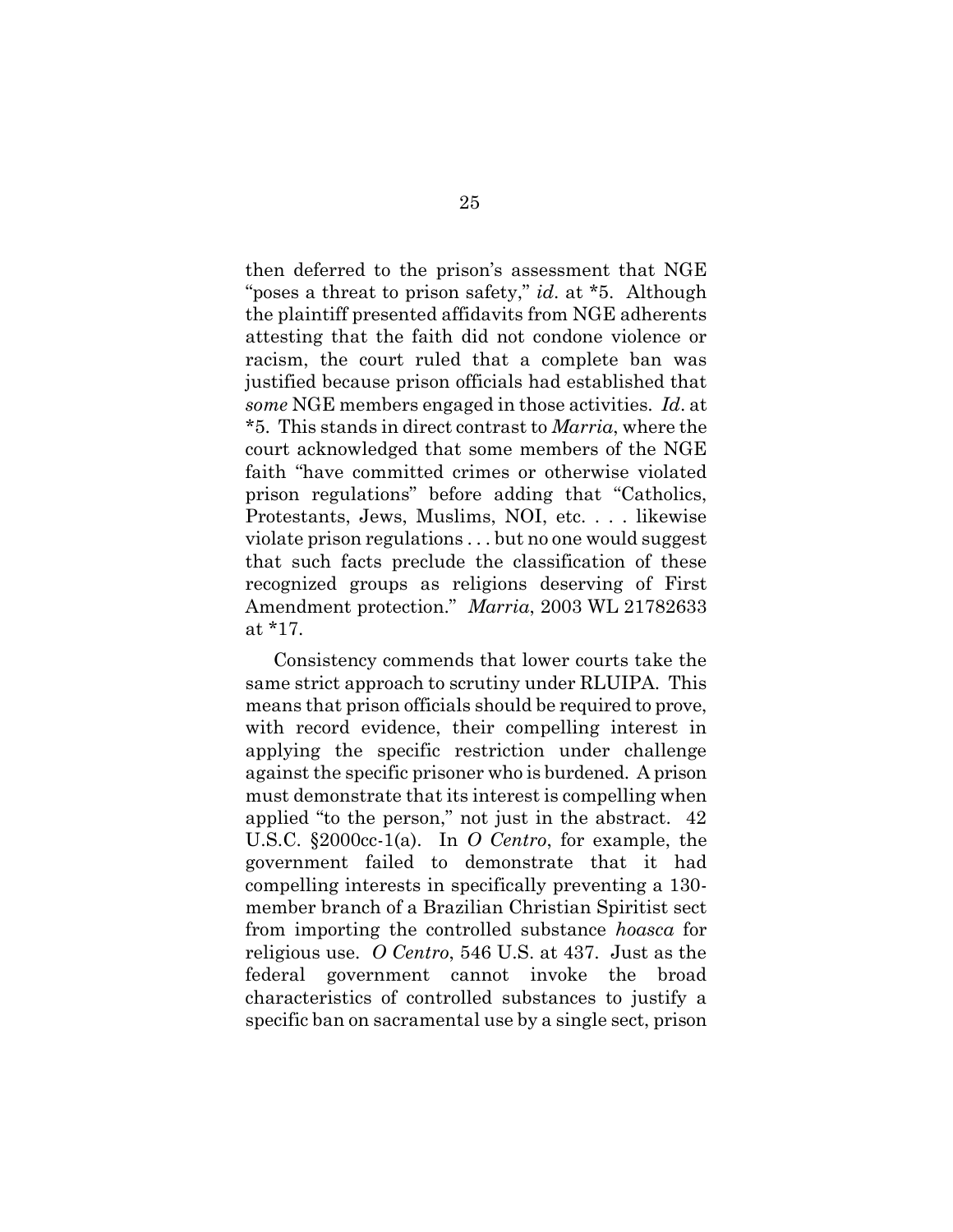authorities cannot invoke the broad requirements of prison security to justify individual denials of religious accommodations. Instead, prisons must demonstrate that their interest is compelling when applied to "the particular claimant whose sincere exercise of religion is being substantially burdened." *Id*. at 430-31.

Prisons that invoke general interests as compelling, without tying the application of each interest to each specific prisoner and accommodation, fail to satisfy RLUIPA's strict scrutiny. *Amici* respectfully urge this Court to confirm as much.

## **B. Certain Lower Courts Are Excusing Prison Officials From Considering And Refuting Less Restrictive Policies Operative Elsewhere**

Finally, strict scrutiny requires the government to link any compelling interest to its specific, chosen means for achieving it. *O Centro*, 546 U.S. at 430-31 (2006). RLUIPA's "least restrictive means" standard requires the government to show that there are "no alternative forms of regulation" that would fulfill the state's compelling interest. *Sherbert*, 374 U.S. at 407. "[I]f a less restrictive means is available for the Government to achieve its goals, the Government must use it." *United States v. Playboy Entm't Grp., Inc.*, 529 U.S. 803, 815 (2000). To meet this aspect of its burden, the government must consider plausible alternatives, and also demonstrate "that the alternative[s] [would] be ineffective to achieve its goals." *Id*. at 816.

The Ninth Circuit has provided an instructive assessment of a prison's proof of least restrictive means. *Warsoldier*, 418 F.3d at 989. Billy Soza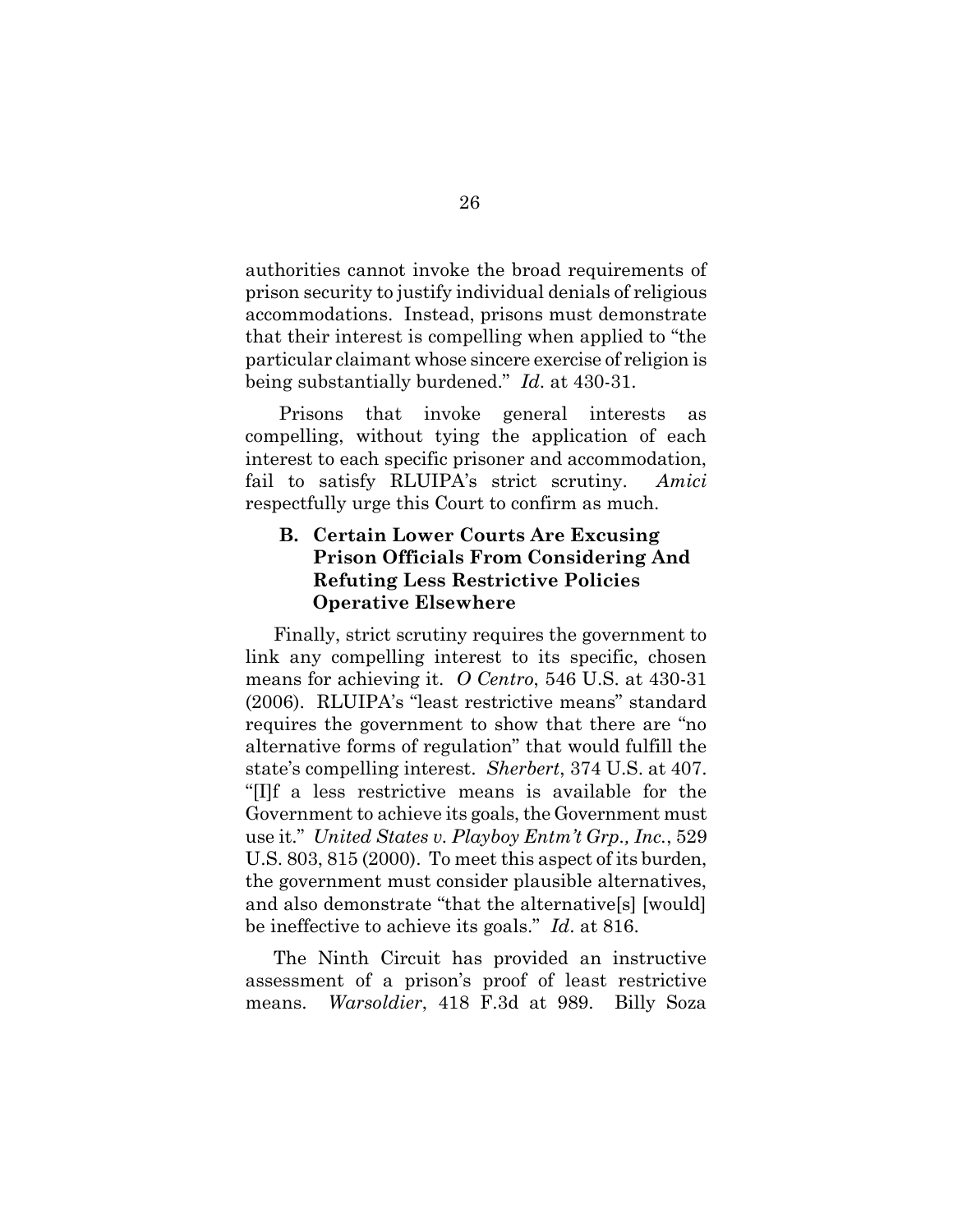Warsoldier, a Cahuilla Native American, followed a religious practice of cutting his hair only upon the death of a loved one. *Id*. at 991-92. He had not cut his hair since his father's death, twenty-five years earlier. *Id*. at 992. While he was incarcerated, the prison had a policy forbidding male inmates from growing their hair longer than three inches. *Id*. After Warsoldier refused to cut his hair, he was confined to his cell, prohibited from using the main yard for recreation, removed from his position with an Inmate Advisory Council, and stripped of preexisting privileges. *Id*. The Ninth Circuit found that the three-inch policy and the resulting series of punishments imposed a substantial burden on Warsoldier because they were designed "to coerce him into compliance" and pressured him "to abandon [his] religious beliefs by cutting [his] hair." *Id*. at 995-96.

Once the burden shifted to the government to satisfy strict scrutiny, the availability of a lessrestrictive alternative proved dispositive in favor of Warsoldier. As the court noted, the prison could not "meet its burden to prove least restrictive means unless it demonstrates that it has actually considered and rejected the efficacy of less restrictive measures before adopting the challenged practice." *Id*. at 999.<sup>9</sup>

<sup>9</sup> Other circuits require that the government consider alternatives in order to satisfy strict scrutiny under RLUIPA. *See, e.g.*, *Yellowbear*, 741 F.3d at 62 (government failed to refute plaintiff's suggested alternatives that would permit him to attend sweat lodge); *Couch v. Jabe*, 679 F.3d 197, 203 (4th Cir. 2012) (prison had less-restrictive alternative short of forbidding Sunni Muslim from growing one-eighth inch beard); *Jova v. Smith*, 582 F.3d 410, 416-17 (2d Cir. 2009) (New York prison carefully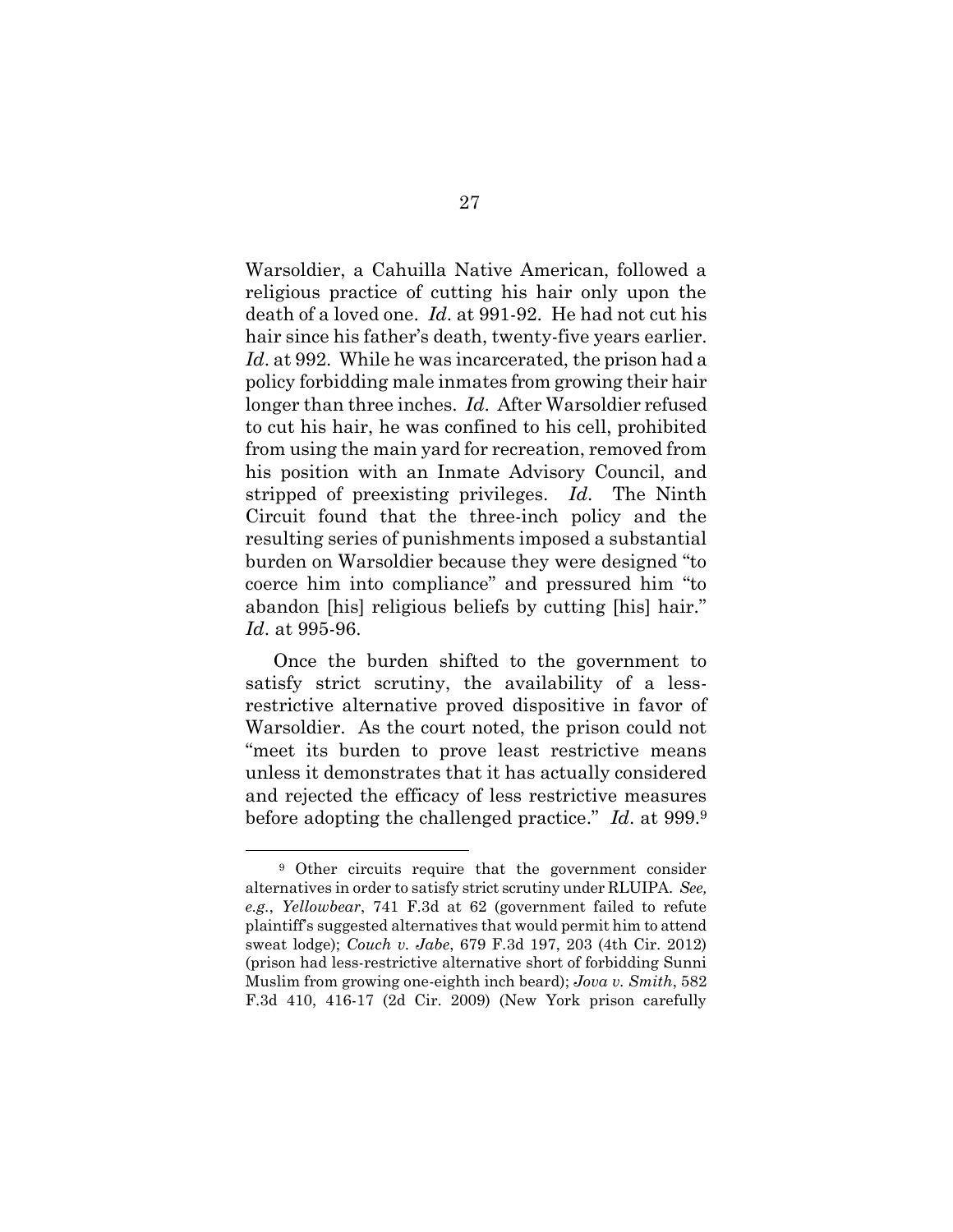Although Warsoldier had proposed a religious exemption to the hair-length policy as a less restrictive means, the prison asserted that it "must enforce the grooming policies upon all inmates regardless of their religious convictions." *Id*. The Ninth Circuit held otherwise after comparing California's assertion against the established policy of the Federal Bureau of Prisons, which does not regulate hair-lengths yet meets "their indistinguishable interests without infringing on their inmates' right to freely exercise their religious beliefs." *Id*. at 1000. Further observing that female inmates may grow longer hair, the Ninth Circuit found that California's failure to explain the differential treatment established "that the hair length restriction is not the least restrictive means to achieve the same compelling interests." *Id*. at 1000-01. Thus, evidence of policies and practices in effect elsewhere was important to the Ninth Circuit in assessing the availability of a less-restrictive alternative for the prison at issue.

By contrast, other circuits have brushed aside inconsistencies, granted unwarranted deference, and shifted the burden of proof back to inmates when assessing less restrictive alternatives. The Eleventh

considered alternatives in prohibiting Tulukeesh adherents from engaging in martial arts sparring, but failed to prove less restrictive alternatives to dietary accommodations); *Klem*, 497 F.3d at 284 (Pennsylvania prison had less-restrictive alternatives short of limiting Children of the Sun Church practitioner to ten books in his cell); *Spratt v. R.I. Dep't Of Corr.*, 482 F.3d 33, 41 (1st Cir. 2007) (Rhode Island prison offered no evidence that it had considered less restrictive alternatives to a complete ban on preaching by a Christian inmate).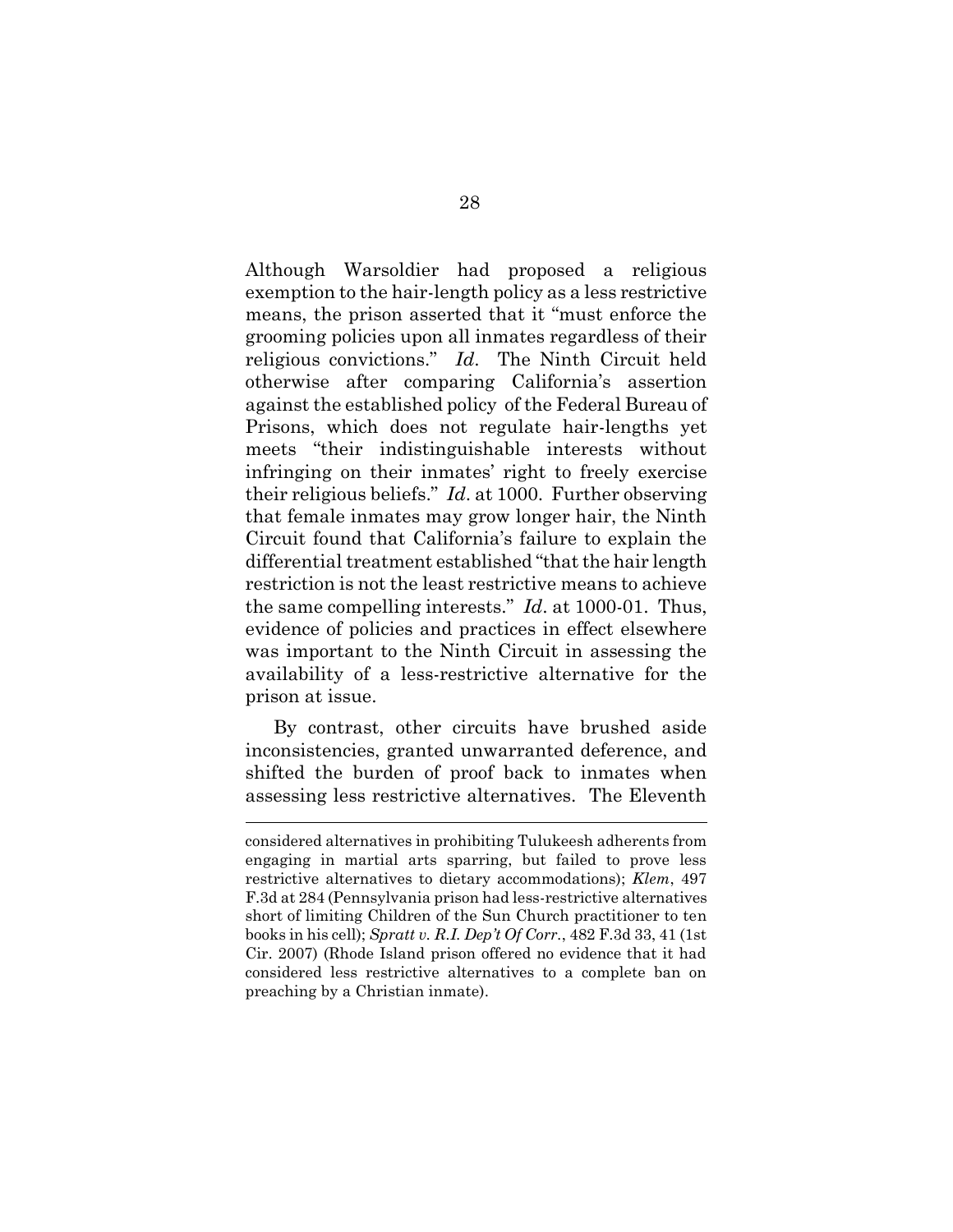Circuit recently addressed *Warsoldier's* exact issue—a request to accommodate the religious faith of Native American prisoners by relaxing insistence upon short hair. *Knight*, 723 F.3d at 1276-77.10 In so doing, the Eleventh Circuit expressly rejected *Warsoldier's* legal analysis and held that Alabama prison administrators need not actually consider and reject less-restrictive alternatives. *Id*. at 1285-86. Although presented with evidence that other jurisdictions allowed prisoners to grow long hair, and that Alabama itself allowed female inmates to do so, the Eleventh Circuit credited the state's position that no less-restrictive alternatives were available. *Id*. at 1286. That seems inconsistent with this Court's guidance, especially to the extent that Alabama's female prisoners are permitted to grow their hair long, for a regulation "cannot be regarded as protecting an interest 'of the highest order' when it leaves appreciable damage to that supposedly vital interest unprohibited." *See Church of the Lukumi Babalu Aye, Inc. v. City of Hialeah*, 508 U.S. 520, 547 (1993) (zoning ordinance that forbade Santeria animal slaughter, but not commercial animal slaughter, was not narrowly tailored to fulfill a compelling interest) (internal citations omitted).

Similarly, the Sixth Circuit shifted the burden of proof back to the prisoner in holding it was permissible

<sup>10</sup> Growing long hair as a religious practice is not limited to Native Americans or Nazirites (*see infra*). The Sikh practice of *kesh* likewise forbids cutting hair or beards. *See generally*, Brief of *Amicus Curiae* The Sikh Coalition, No. 13-955 (Mar. 13, 2014) (supporting the pending certiorari petition in *Knight v. Thompson*).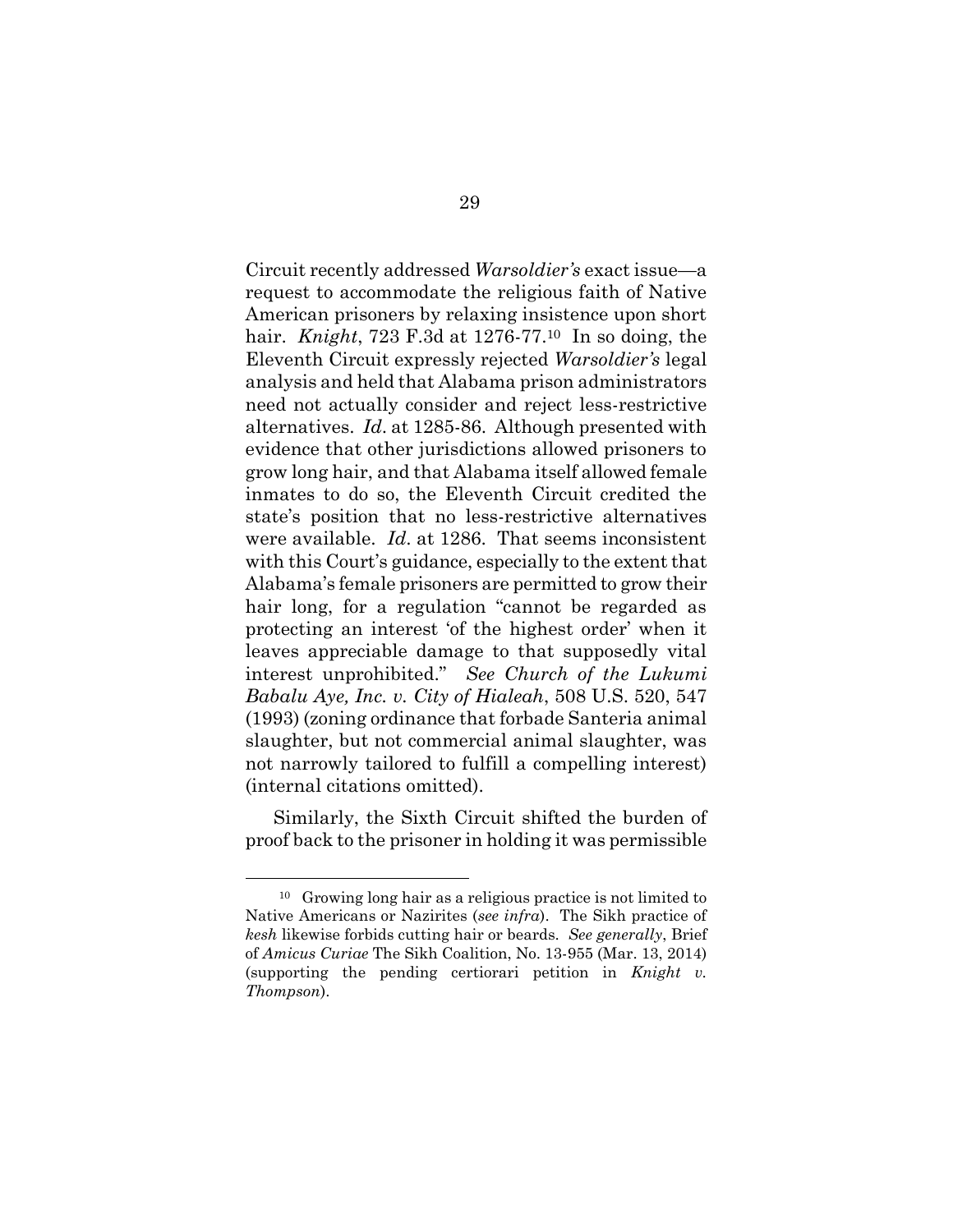for Ohio prison officials to deny a religious hair-length exemption. *Hoevenaar v. Lazaroff*, 422 F.3d 366 (6th Cir. 2005). Hoevenaar was a Cherokee Native American who wished to maintain a kouplock, a two inch by two inch section of hair that is grown longer than the rest. *Id*. at 366-67. The Ohio district court had ruled that the government failed to prove that prison security would be compromised, because (i) religious hair-length exemptions had previously been permitted without incident and (ii) Ohio prisons were simultaneously allowing women to grow long hair. *Id*. at 369. The Sixth Circuit reversed, characterizing the district court as "improperly substitut[ing] its judgment for that of prison officials." *Id*. at 370. The Circuit then held that, once prison officials offer justification for a regulation, "the courts *must defer* to the expert judgment of the prison officials unless the prisoner proves by substantial evidence that the officials have exaggerated their response to security considerations." *Id*. at 370 (internal citations omitted, emphasis added). The Sixth Circuit's standard thus requires the prisoner to prove why even perfunctory government evidence should not carry the day. Instead of applying RLUIPA's statutory strict scrutiny through to the government's ultimate burden of persuasion, *see* 42 U.S.C. § 2000cc-5(2), the Sixth Circuit's standard threatens to regress towards rational-basis review – the same review that governs the Free Exercise Clause, *see Turner v. Safley*, 482 U.S. 78, 87-89 (1987), and Congress passed RLUIPA specifically to ratchet up.

The Seventh Circuit has also watered down the inquiry into least restrictive means. *See Lewis v. Sternes*, 712 F.3d 1083 (7th Cir. 2013). In *Lewis,* Peter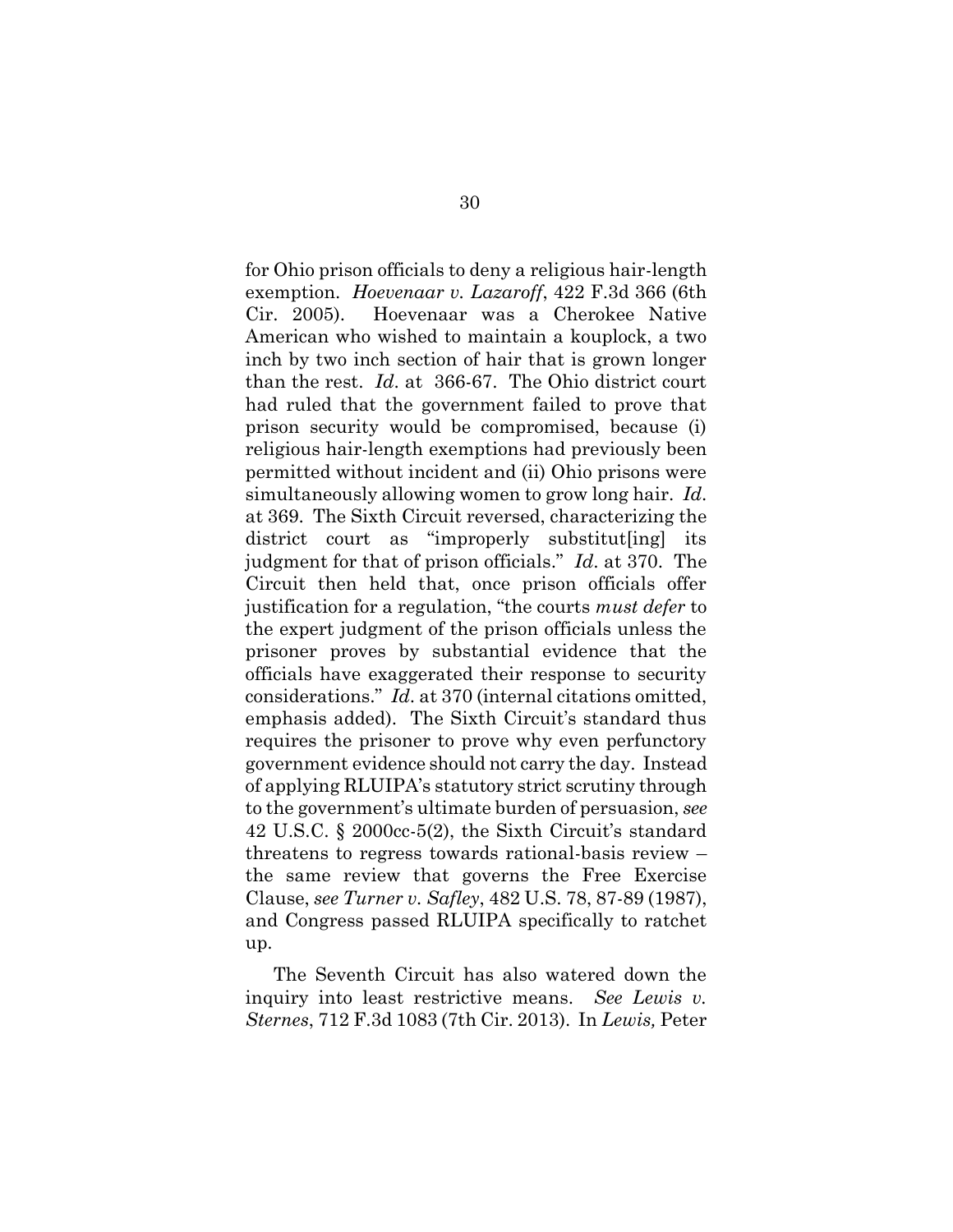Lewis, an Illinois prison inmate, belonged to the African Hebrew Israelites of Jerusalem. *Id*. at 1083- 84. As part of his religious practice, Lewis took the Nazirite vow to never cut his hair (per the lessons of the Biblical figure Samson). *Id*. at 1084. The Illinois prison determined that Lewis's uncut hair constituted a security risk because it had formed into dreadlocks and could not be readily searched for contraband. *Id*. Knowing Lewis faced an upcoming court date in another case, the prison gave him two options: Lewis could either cut his hair and attend court, or else he could refuse a haircut, be placed in segregation, and miss his court appearance. *Id*. Lewis relented in getting a haircut, then filed an RLUIPA lawsuit. *Id*. at 1084-85.

In rejecting Lewis's request for a religious dreadlock exemption, the Seventh Circuit faulted him for presenting no evidence that the prison's "need to regulate hair length" was "not great enough to warrant interference with his religious observance." *Id*. at 1085. The Seventh Circuit affirmed the district court's finding that, "bearing in mind the level of deference this court is required to give to prison officials on security matters," no alternative existed because Lewis had not proved "that a manual search of his hair would have been as effective at furthering the prison's security interest." *Lewis v. Snyder*, No. 04-cv-50160, 2011 WL 4036140 at \*5 (N.D. Ill. Sept. 12, 2011). Without using the words "less restrictive means," the Seventh Circuit rejected Lewis' evidence that an inmate in his same facility went unpunished for wearing dreadlocks, and that another Illinois prison allowed dreadlocks. *Lewis*, 712 F.3d at 1085-86. Instead, the Seventh Circuit faulted Lewis for failing to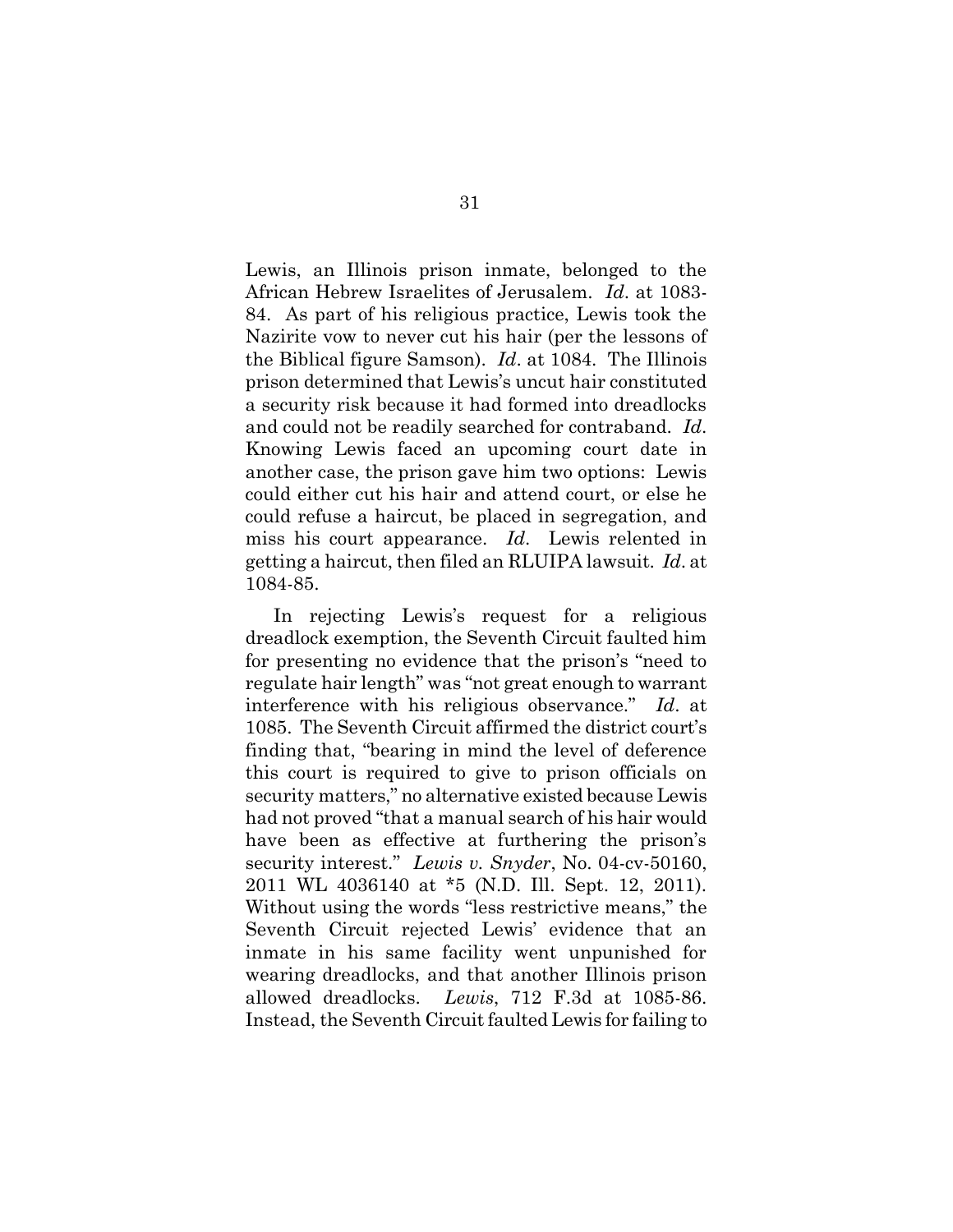prove that "the prison's security concerns are outweighed" by his "sincere religious observance." *Id*. at 1087.11 Like the Sixth Circuit in *Hoevenaar*, the Seventh Circuit improperly shifted the burden to the prisoner.12 The Eighth Circuit required the same shift in this case. *See* J.A. at 186 (prisoner must offer substantial evidence that prison's response was "exaggerated" to override deference).

Under RLUIPA, however, it should not be the prisoner's duty to demonstrate that his religious exercise should trump regulation; to the contrary, it falls upon the prison to reverse what is otherwise the operative rule (*i.e.*, individualized religious accommodation trumps general prison interests and policies). A prison can justify a substantial burden on religious exercise only by satisfying strict scrutiny. *See*  42 U.S.C. § 2000cc-5(2) ("Demonstrate" means to meet

<sup>11</sup> *See also Williams v. Snyder*, 367 F. App'x 679, 683 (7th Cir. 2010) (deferring to prison's judgment that sanctioning Rastafarian for violating a ban on dreadlocks was least restrictive means of fulfilling compelling security interest).

<sup>12</sup> A district court in Louisiana recently reached the opposite result on similar facts by focusing on less-restrictive means. *See Williams v. Champagne*, No. 11-160, 2014 WL 1365940 (E.D. La. Apr. 6, 2014). The court determined that although the prison officials had proved that enforcing a short-hair policy was "*one way* of addressing safety and hygiene concerns," they had not proved it was the *least restrictive* way. *Id*. at \*4. Indeed, when the Rastafarian inmate offered plausible alternatives, the prison had no reply. *Id*. With only "bare assertions" of health and security in the record, the prison was not entitled to summary judgment dismissing William's RLUIPA claim. *Id*.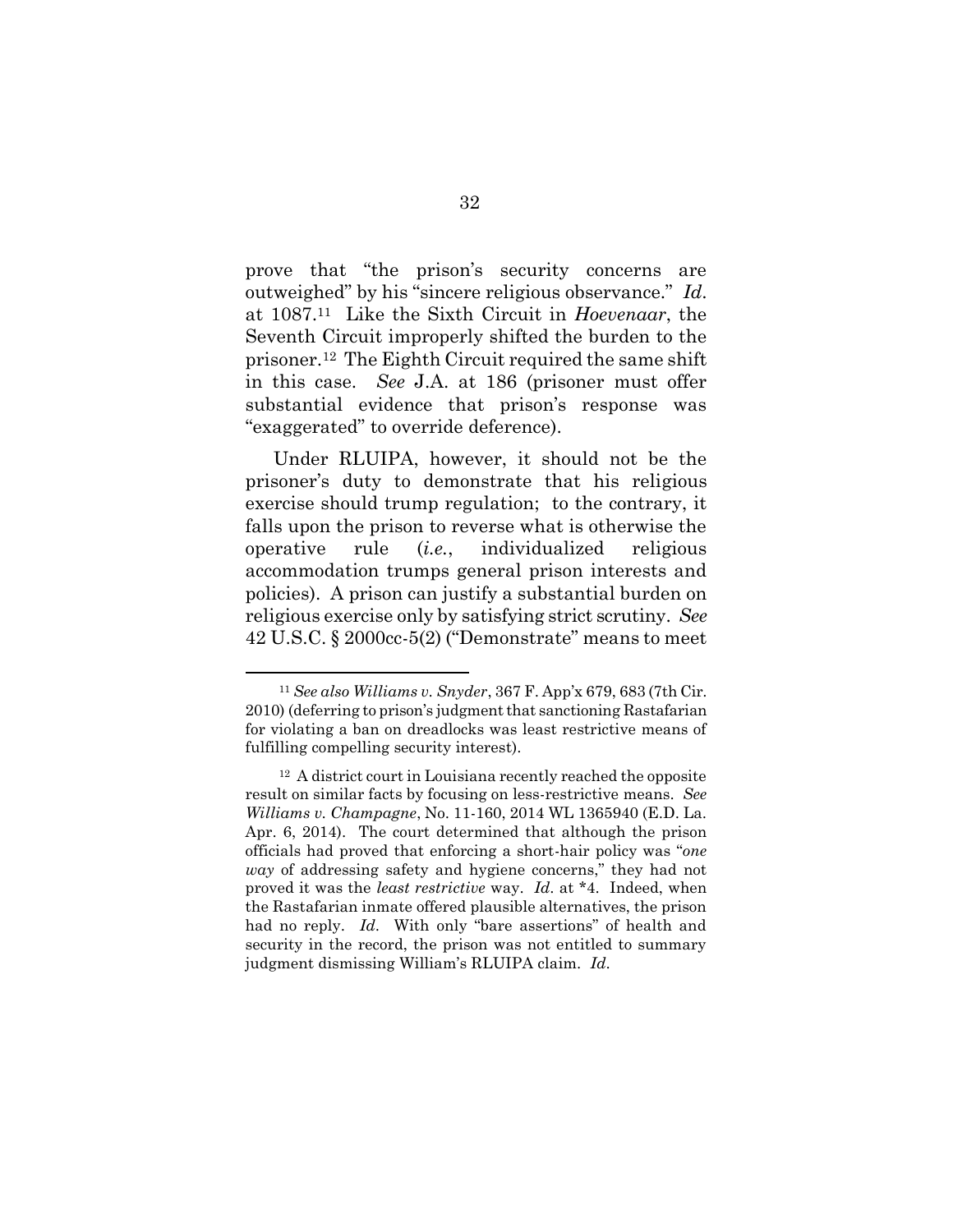"the burdens of going forward with the evidence and of persuasion.").

Congress passed RLUIPA for the sake of protecting religious exercise by mandating individual exceptions to generally applicable laws. *Cf*. *O Centro*, 546 U.S. at 434 (permitting judicial exemptions under RFRA). The express, statutory insistence upon strict scrutiny, including searching consideration of less restrictive alternatives, is to be policed by the judiciary. Yet something is getting garbled in translation when applied by lower courts. Correct application of the statute requires courts to evaluate less restrictive means with an eye towards prisons' internal consistency and comparable institutions' practices. For a prison to satisfy RLUIPA's strict scrutiny, it must demonstrate why alternative means cannot fulfill its compelling interests.

*Amici* certainly credit prison interests in health, safety, and security, and agree that policies necessary to secure those interests should remain in place. Our respectful submission is simply that courts should apply uniform, rigorous standards before accepting that prison officials have properly denied a prisoner of sincere belief the religious accommodation he or she seeks.